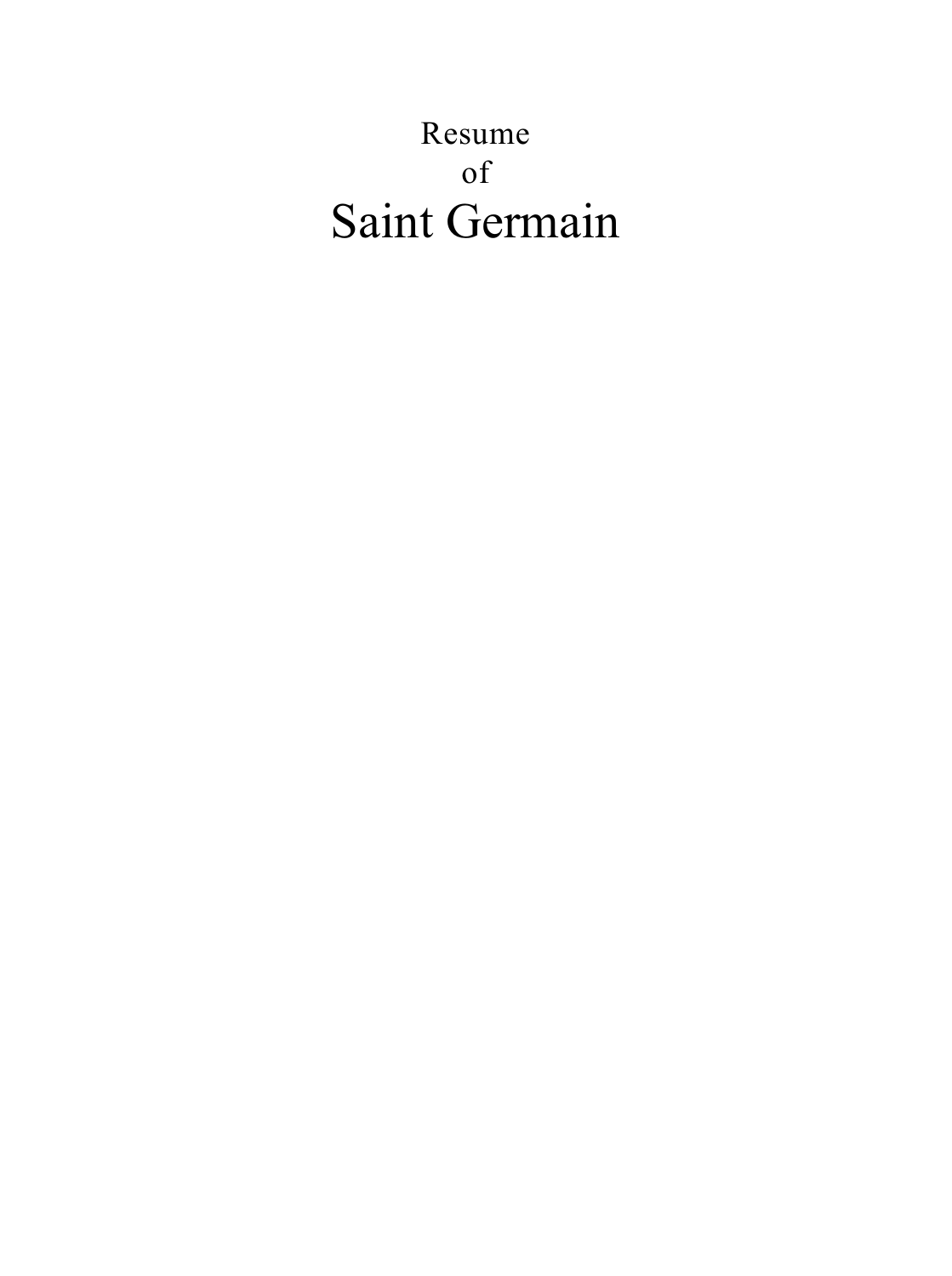| Sketch Comedy, Radio, Internet, Concerts, Interviews, Tele-Conferences  9 |  |
|---------------------------------------------------------------------------|--|
|                                                                           |  |
|                                                                           |  |
|                                                                           |  |
|                                                                           |  |
|                                                                           |  |
|                                                                           |  |
|                                                                           |  |
|                                                                           |  |
|                                                                           |  |
|                                                                           |  |
|                                                                           |  |
|                                                                           |  |
|                                                                           |  |
|                                                                           |  |
|                                                                           |  |
|                                                                           |  |
|                                                                           |  |
|                                                                           |  |
|                                                                           |  |
|                                                                           |  |

# **Contents**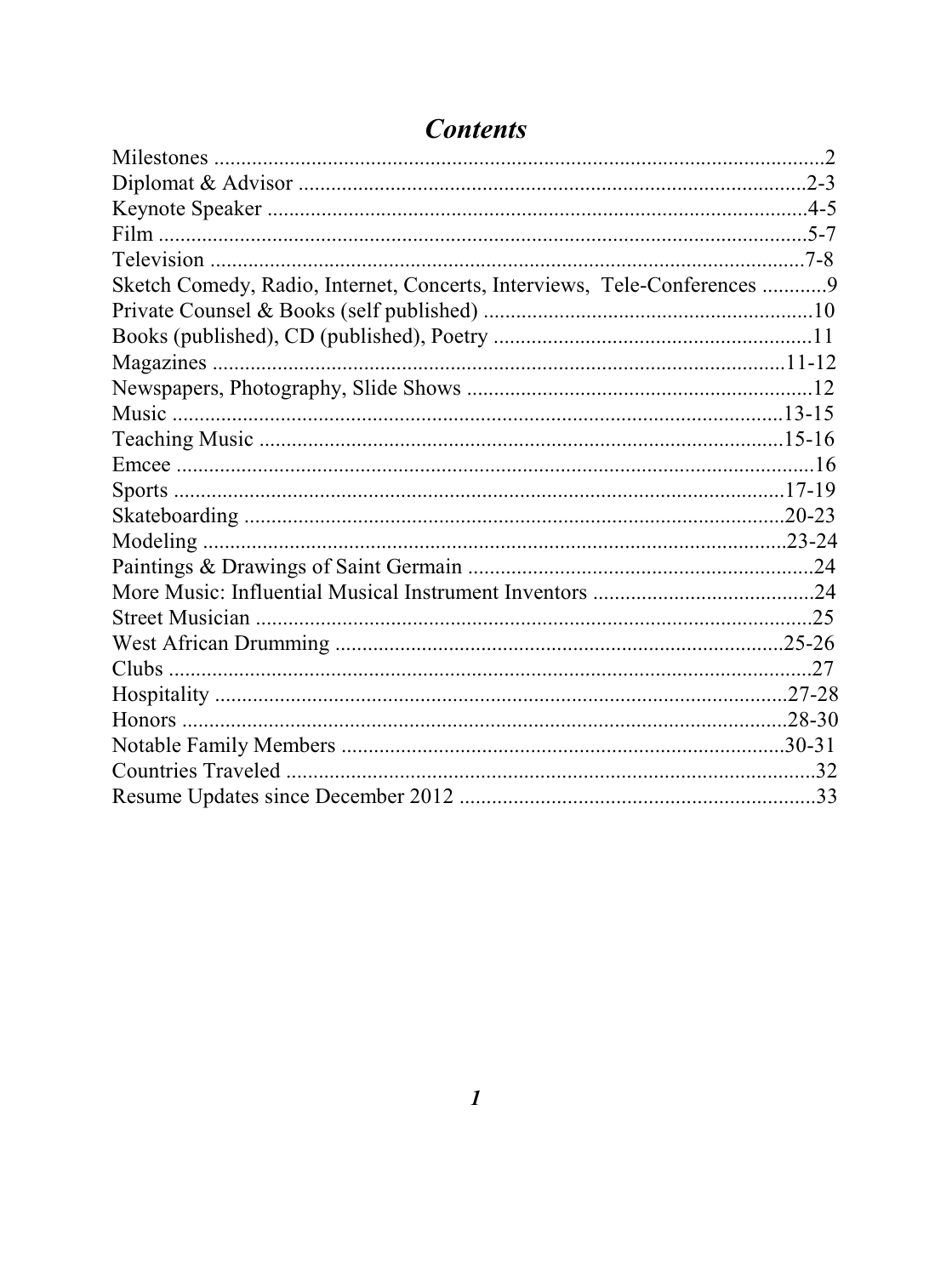### *Milestones*

**Charity Founder and Spokesperson** - Saint Germain Charity **Festival Director** - In The Light Festival **Band Leader** - Sacred Sound System (world) & Wada Foli (west African percussion ensemble) **Published Poet** (twice) - with the world's #1 and largest poet's society **Self-Published 10 Books** - poetry, numerology, Sanskrit glossary, and on... **Guinness Record Holder** - co facilitation of world's largest drum circle **Music Recording Artist** (self published) - 6 CDS, 4 DVDS **Music Collaborations** - with over 100 artists **Musical Instruments Played** - over 100 different instruments **Hospitality Industry** - opened five Italian Restaurants **Darden Restaurants** - over \$350,000 in sales **Sponsored Skateboarder** - Power Riders, Alva 100 %, DPS, Rollydexx, Vultures Team **Kneass Boats Archive** - archive owner & lecturer on world's former #1 wooden boat yard **Over one million miles** - traveling to more than twenty different countries

# *Diplomat & Advisor*

*Presidents, Presidential Aids, Prime Minister Aids, Princesses, Kings, Ambassadors, Generals, Mayors, Millionaires, Professional Athletes...*

- 2008 **Marie Eisele** aide to President Barack Obama, High Bridge, New Jersey
- 2007 **Roberto Palazuelos** "The Black Diamond" famous television celebrity, actor, director, producer, Cancun, Mexico
- 2007 **Eduardo Alatriste** fourth generation film producer, Hollywood, California
- 2006 **World Heritage Committee Ambassador to Mexico**  Tulum, Quintana Roo Mexico
- 2006 **Mexican Army General Gutierrez** (retired) Cancun, Quintana Roo Mexico
- 2006 **Karla Gutierrez** (General's daughter) Tulum, Quintana Roo Mexico
- 2006 **Gilles Paradis** Secretariat General, Quebec Canada
- 2005 **Mrs. Torres** (the Mayor' wife) Rosarito Beach, Baja California Mexico
- 2005 **Robert F. Kennedy Jr.**  Environmentalist, Santa Rosa, California
- 2004, 2005 **Monique Francouer -** aide to Canadian Prime Minister (Jean Chretien) Montreal, Quebec Canada
- 1997 **His Holiness, the Dalai Lama**  McCleod Ganj, Upper Dharmsala, India
- 1992-1995 **Princess of Saudi Arabia, Andromeda Abushady** Portland, Oregon and Mount Shasta, California
- 1990, 1991 **King of Nigeria, King Sunny Ade** Portland, Oregon

*Invitations (still open):*

- 2010 **Prime Minister of Iceland, Olafur Ragnar Grimmson** through a close Icelandic friend, Reykjavic, Iceland
- 2009 **Crown Princess of Norway, Mette-Marit** through her therapist, and one of my good friends, Ostersund, Sweden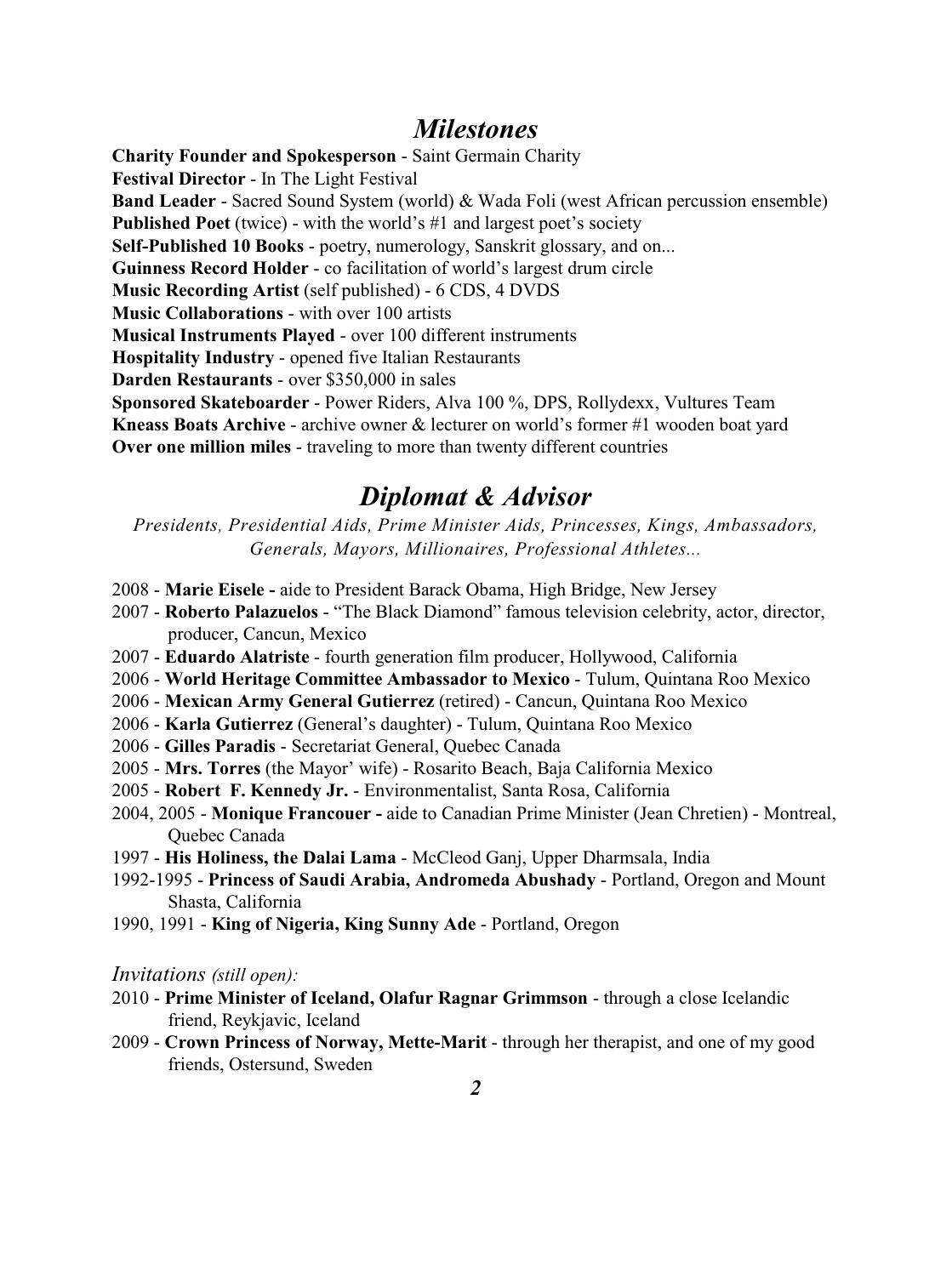- 2005 **Many Winters Gathering** with the **Dalai Lama**, annual Native American event, San Diego, California
- 2000 **President Nelson Mandela** through "Smile Africa" movement, Kelowna, British Columbia Canada

#### *Meetings with Spiritual Ambassadors:*

- 2008 & 1993 **Gary Zukav** multi award-winning author, Mount Shasta, California and Valley Forge, Pennsylvania
- 2006 **J.J. Hurtak**  award-winning author, Mount Shasta, California
- 2004 **James Twyman**  multi award-winning author, Ashland, Oregon
- 2004 **Neale Donald Walsch**  award winning author, Ashland Oregon
- 2001 **Drunvalo Melchizedek**  award winning author, Brussels, Belgium
- 2000 **Jose Arguelles** author, Ashland, Oregon
- 1999 to the present **Godfre Ray Violet**, in many different countries, he is from Belgium
- 1998 **Ram Dass**  author, met in Santa Rosa, California
- 1974-1998 **Elizabeth Clare Prophet**  at many different locations in the

*Meetings with South American and Central American Guides/Shamans -*

- 2011 - **Jorge Luis Delgado**  (Peru), author and guide since the 1970's
- 2011 - **Marco P.**  (Peru), guide since 1976
- 2007, 2009, 2011 - **Willaru Huayta**  (Peru), guide since the 1980's
- 2007 - **Jose "Pepe" Altamirano**  (Peru), author and guide since 1966
- 2007 - **Gloria Luz Diaz**  (Peru), guide since the 1970's
- 2007 - **Juan Carlos Machicado Figueroa** (Peru), author and guide since the 1980's
- 2007 - **Hipolito Percca**  (Peru), guide since the 1970's
- 2005 - **Carlos Chico Hall**  (Mexico), guide since the1980's

#### *Letters of Recognition -*

- 1998 **His Holiness, the Dalai Lama**  for continued donations and support of Tibet
- 1999 **Elizabeth Clare Prophet**  for decades of support in California, Colorado and Montana

#### *Notable -*

- 2006, 2007 same translators as **Deepak Chopra** and **J.J. Hurtak**  for two different tours in Mexico
- 2000  **Saint Germain Charity**  founded my own non-profit (vzw) charity in Belgium with the support of three multi-millionaires, aimed at giving back to convalescent and children's homes, bringing gifts, counseling and holistic healing, Diksmuide, Belgium
- 1997 attended **Princess Diana's** memorial the night before, I slept on the grounds of the Princess's residence, at Kensington Palace, London, England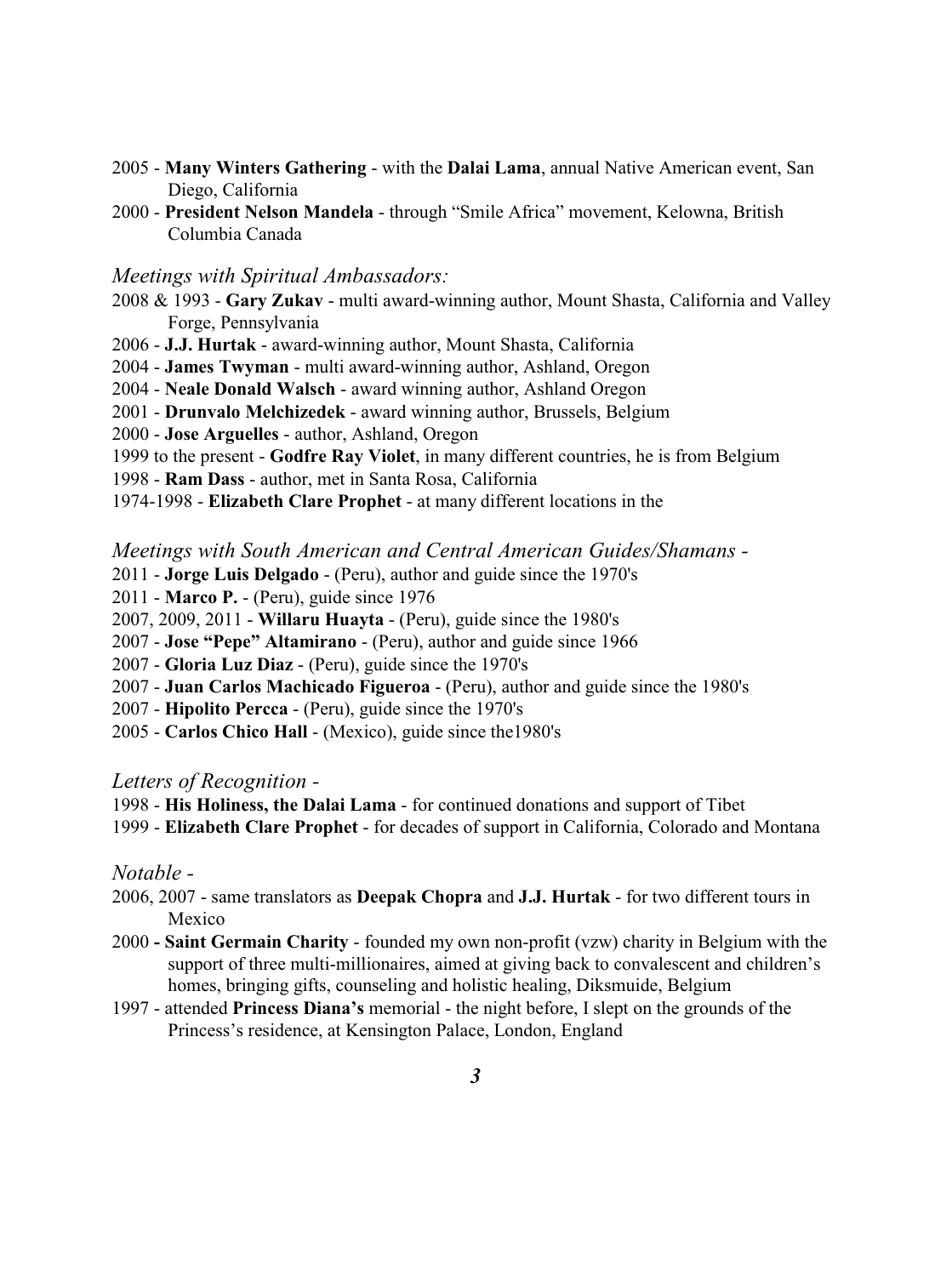# *Keynote Speaker*

Conclaves (6-day), Conferences (3-day), Seminars (half & full day), Lectures (1-2 hours) - more notable teachings from 1994 to the present -

- 2011 11.11.11 Peruvian Seminar Uros Islands, Lake Titicaca, Peru
- 2011 Saint Germain's 13<sup>th</sup> Annual Mount Shasta Conclave from 1999 to the present, Mount Shasta, California
- 2009 Sarnia Conference & Concert Ojibway native land, Sarnia, Lake Huron, Ontario Canada **Swedish Tours:**
- 2009 Swedish Conference Tour Stockholm, Ideal Byn & Ostersund, Sweden
- 2008 Swedish Conferences Ideal Byn, Stockholm & Ideal Byn again, Sweden

#### **East Coast Tour:**

- 2008 Mind/Body/Spirit Expo lecture Valley Forge, Pennsylvania
- 2008 Masters Conference Westchester, Pennsylvania
- 2008 New Jersey Conference Little Silver, New Jersey
- 2008 High Bridge Conference & Concert High Bridge, New Jersey

#### **Mexican Tour:**

- 2007 Return of Quetzalcoatl Conference Tijuana, Baja California Mexico
- 2007 Return of Quetzalcoatl Conference Cuernavaca, Morelos Mexico
- 2007 Return of Quetzalcoatl Conference Tulum, Quintana Roo Mexico

#### **Peruvian Tour:**

2007 - Cuzco Seminar - Novotel Hotel, Cuzco, Peru

- 2007 Alpha y Omega UFO Conference Cuzco, Peru
- 2007 Seminar Hotel Taypikala, Choquito, Lake Titicaca, Peru
- 2007 Cuzco Conference Hospedaje Familiar, Cuzco, Peru
- 2007 Pennsylvania Conference Westchester Pennsylvania
- 2006 Jalisco Conference Guadalajara, Mexico
- 2006 Hawaiian Conference The Art Zone, Honolulu, Hawaii

2005, 2006 - Healing Conferences - Tijuana, Mexico

#### **Quebec Tour:**

- 2006 Masters Conference Bromont, Quebec Canada
- 2005 Masters Conference Varenne, Quebec Canada
- 2004 Masters Conference Racine, Quebec Canada
- 2003 World Peace Festival Jackson Wellsprings, Ashland, Oregon
- 2002 Ashland Conference Ashland, Oregon
- 2001 Hollywood Seminar Bodhi Tree, Hollywood, California
- 2001 San Diego Conference and concert Performing Arts Center, San Diego, California
- 2001 Vortex Conference Sedona, Arizona

#### **European Tour:**

- 2001 Conference & Concert Diksmuide, Belgium
- 2001 Concert Amsterdam, Holland
- 2001 Conference & Concert Brasschaat Castle, Brasschaat, Belgium
- 2001 Private Conference Avebury, Wiltshire, England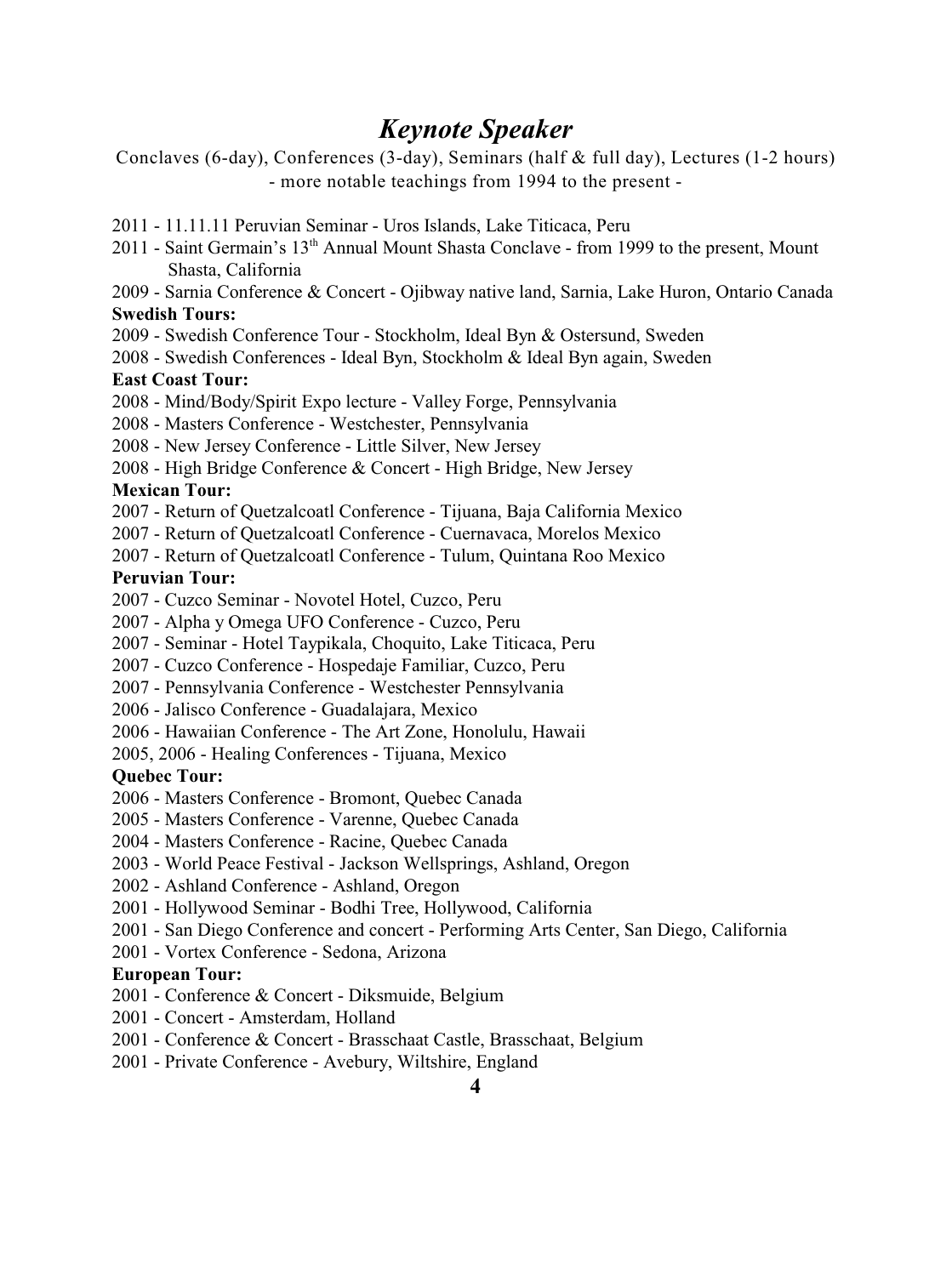#### **Canadian Conference Tour:**

- 2000 Kelowna Conference Aurora's, Kelowna, British Columbia Canada
- 2000 Penticton Conference Penticton, British Columbia Canada
- 2000 Vernon Conference Vernon, British Columbia Canada
- 2000 Calgary Conference Calgary, Alberta Canada
- 2000 Rutland Conference Rutland, British Columbia Canada
- 2000 Pyramid Conference SummerHill Winery, Mansion & Pyramid, Kelowna, British Columbia Canada
- 1999 Evening Seminars Josephine Taylor Foundation, Mount Shasta, California
- 1998 Evening Seminars Mount Shasta, California
- 1995 Seminar Mount Shasta, California
- 1994 Seminars & 12:12 Conference Mount Shasta, California

### *Film*

*Acting -*

- 2012 **Mystic Shasta**  interviewed as myself, Mount Shasta, California
- 2011 **Lowcard Presents**  skateboarder, in skateboard video, San Francisco. California
- 2008 **Paranoid Park**  background skateboarder, Burnside Skateboard Park, Portland, Oregon
- 2006 **Weed Skatepark Opening Day**  skateboarder, in video and the photo cover-shot, Weed, California
- 2004 - **Indigo**  actor, local news-team cameraman, Ashland, Oregon
- 2004 **Indigo: Behind the Scenes**  my own segment as actor and cameraman, Ashland, Oregon
- 2003 **Burnside Project**  interviewed as myself, by Brandt Kaake, Mount Shasta, California
- 1998 **Road to Eilat**  background extra, Cairo, Egypt
- 1995 - **Tie Died**  interviewed as myself, with headshot close-up in movie, Eugene, Oregon
- 1994 **The Crop Circles**  a documentary where I was interviewed in the middle of a recent crop-circle in Aloha, Oregon, a University of Oregon production, Eugene, Oregon
- 1993 **Free Willy**  background skateboarder, Burnside Skateboard Park, Portland, Oregon
- 1987 **Killer Klowns From Outer Space**  background extra, Santa Cruz, California

*Production -*

- 2009 **D. O. P. E. the Movie**  donated my archival footage of Christian Hosoi at Burnside Skateboard Park from 1993, Portland, Oregon
- 2007 **AMA MASTERS** all my own archival footage of AMA flat track, scrambles and hillclimb motorcycle racing of the 1950's and 1960's, Mount Shasta, California
- 2004 **Indigo**  Production Team , Cameraman, Ashland, Oregon
- 2003 **Burnside Projects** donated majority of movie's archival skateboard footage, Portland, Oregon
- 1994 **Staying Alive**  donated footage of Burnside Skateboard Park, from 1991, movie by Kurt Heine, Portland, Oregon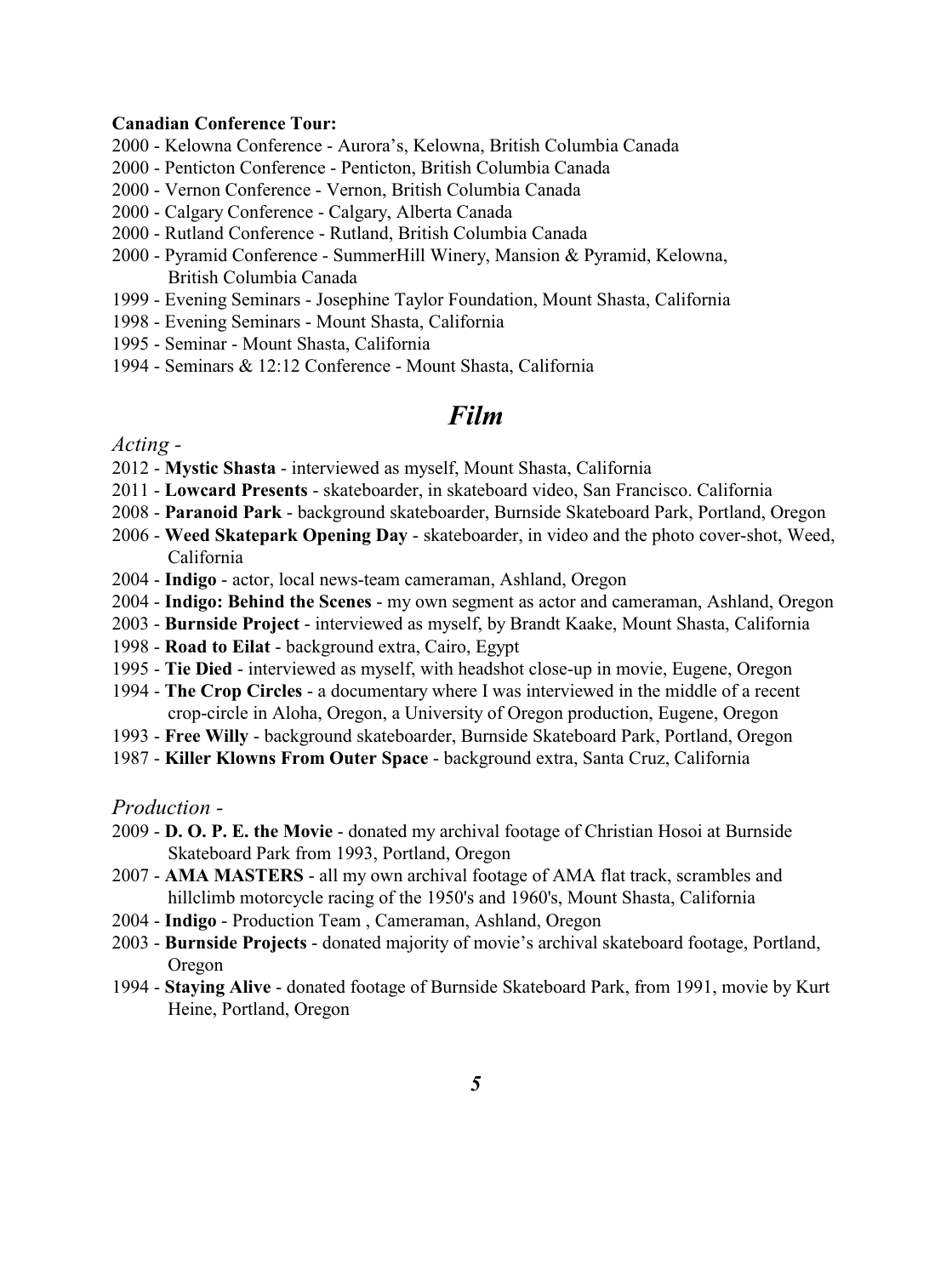*Working with -* 

- 2008 **Gus Van Sant**  director, skateboarder in background, Paranoid Park, Portland, Oregon
- 2008 **Derek Elz**  director, offered to make a documentary about my work and travel, Big Sur, California
- 2007 - **Tom Nordwall** director & producer worked on a skateboard documentary, Portland, Oregon
- 2006 **Eduardo Alatriste** a fourth generation Hollywood producer, Hollywood, California
- 2006-2007 **William "Bill" Clauson**  I wrote lyrics for his compositions, he was previously the famous and award-winning World's #1 Folk Singer, who wrote La Bamba in 1953, and was the award-winning actor dubbed the "All American Boy" at the Hollywood Bowl. William worked alongside Jimmy Stewart, Ronald Reagan, Frank Sinatra, Joan Fontaine, Charles Coburn, Lee J. Cobb, Abbott and Costello, Fred MacMurray. Tijuana, Mexico
- 2004 **Stephen Deutsch (Simon)**  award-winning director and producer, Ashland, Oregon
- 2004 **Neale Donald Walsch**  award-winning writer, actor, Ashland, Oregon
- 2004 **James Twyman**  award-winning writer, director and musician, Ashland, Oregon
- 2004 **Katherine Wilson**  of Animal House, Stand By Me, Indigo, Ashland, Oregon
- 1998 - **Sara Deberry**  the "Welches Grape Juice Girl" and appeared the TV series Monk, Redwood City, California
- 1992-1998 **Deanne Deberry**  she is the children's acting teacher at Paramount Pictures, we did lots of comedy skits together, and were in a comedy called Hectors House of Records II, Redwood City, California
- 1982, 1983 **Jack Turturici Jr.**  actor and owner of Visions Modeling Agency, I grew up with Jack and modeled for his agency "Visions", San Francisco, California
- 1974-1983 **Ken Wolger**  I grew up with Ken, our fathers were best of friends, and he influenced me a lot, he worked with John Wayne, Charles Bronson, Michael Douglas, Karl Malden, Bill Murray, Peter Boyle and more, now works with the Disney Corp., Redwood City, California

*On the Set -*

- 2004 **A Place Called Home**  South Lake Tahoe, California
- 1987 **Lost Boys**  Santa Cruz and Felton, California

*Spent time with -*

1992, 1993 - **Danny Glover -** French's Camp, California 1981 - **Robin Williams** - Redwood City, California

#### *Notable family history -*

**Nelson Kneass -** my Great, Great Grandfather's cousin, composed "Ben Bolt Oh Don't You Remember" in 1848, which was used in the following films and television: Alfred Hitchcock Presents (TV) 1956; When the Talkies Were Young 1955; Gone With The Wind 1939; Svengali 1931

**Kneass Opera Troupe** - founded by Nelson Kneass, 1840's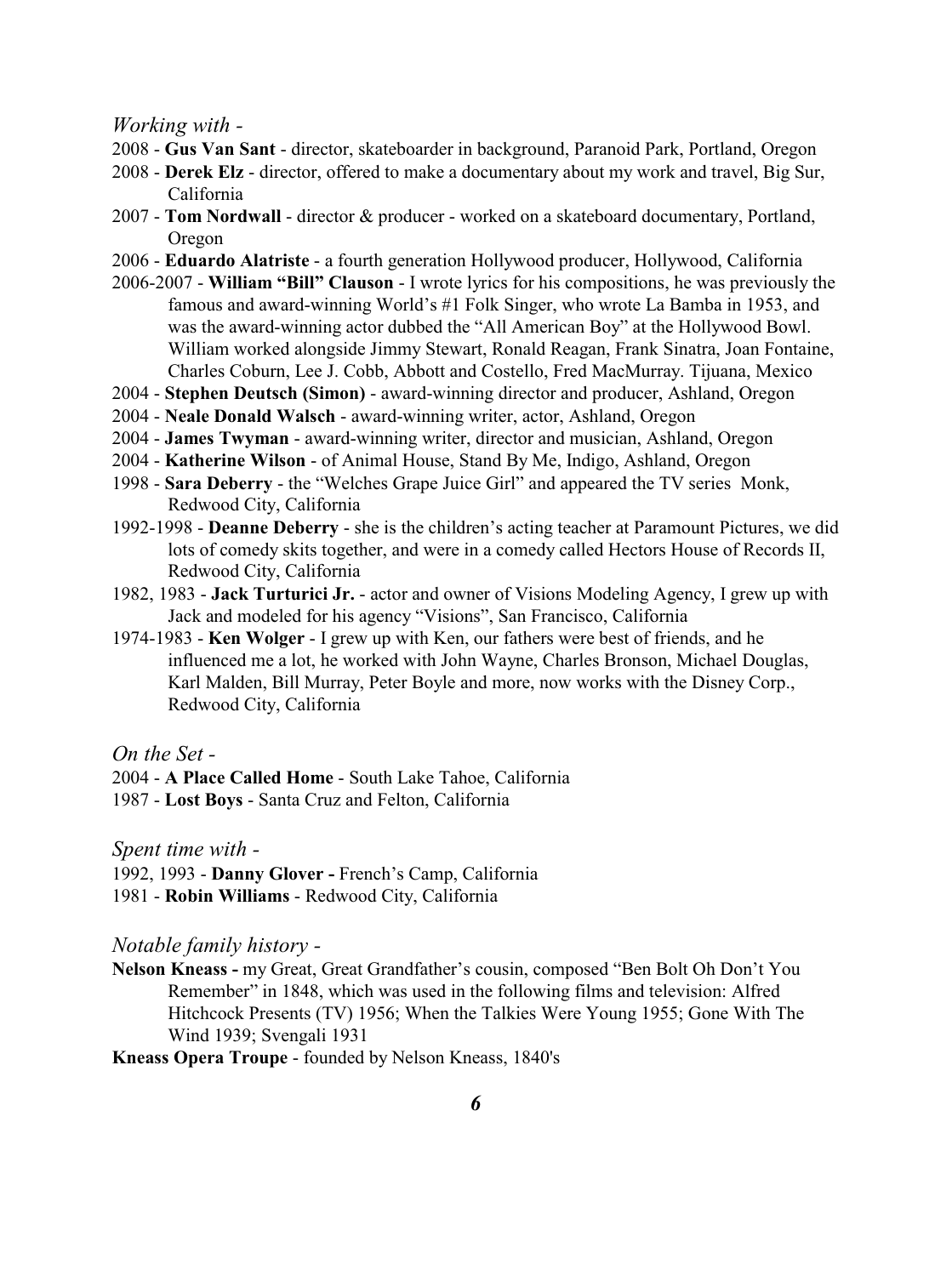- **Kneass, Pennsylvania**  a township named after our family of: performers, actors, singers, writers, engravers and inventors, since our arrival from Holland on the "Richard & Mary" ship in 1753
- **Kneass Avenue** in Sea Isle , New Jersey
- **Kneass Boatwrights** 1868-1970, at the turn of the century, they were considered the world's best wooden boat builders, that rivaled any of the European master builders

## *Television*

- 2010 - **ABC's News Channel 7 KRCR** interview with Eric Naktin about skateboard competition, Redding, California
- 2008 **MCTV Channel 15**  percussionist for the Eric Siems Trio, Weed, California
- 2007 **Telenet Channel 35** television interview, Cuzco, Peru
- 2007 **MCTV Channel 15**  percussionist for the Eric Siems Trio, Weed, California
- 2007 **K**-**MTN TV Channel 9**  interview on the History of Lake Tahoe wooden boats, South Lake Tahoe, California
- 2006 **Televisa's Aztec Morning Program** interview on "holistics and dreams", aired in Tijuana, Mexico and San Diego, California
- 2006 **MCTV Channel 15**  my band in concert, the Sacred Sound System, Weed, California
- 2001 **MTV Europe**  concert at the 460 year old Brasschaat Castle, Brasschaat, Belgium
- 2001 **Cultura Channel 24** (Amsterdam, Holland) metaphysic lecture and concert from Brasschaat Castle, Brasschaat, Belgium
- 2001 **VRT's Ketnet** (Belgium's Children's Television Channel) clips of holistic lecture and concert, Diksmuide, Belgium
- 2001 **Ingaborg Sergeant**  translator for me, Famous Belgian TV Celebrity and Singer of the the **VRT's Ketnet**, Diksmuide, Belgium
- 2001 **Ingaborg Sergeant**  translator for me, Famous Belgian TV Celebrity and Singer of the the **VRT's Ketnet**, Brasschaat Castle, Brasschaat, Belgium
- 1999 **Britain's Channel 4** (England) frontman, Where's Merlin Tour? (Also called Merlin's Mysterical Tour) with Ken Kesey, Vince Welnick, Phil Lesh, Carolyn Adams (Mountain Girl), Ken Babbs and more, International Ballroom, San Francisco, California
- 1999 **Victor Camacho Program, Channel 22** (in Spanish) lectured on metaphysics, Huntington Park (Las Angeles), California
- 1998 **ABC World News Tonight with Peter Jennings**  clip of concert, San Francisco, California
- 1998 **Channel 26** (Marin County Public Access TV, San Raphael) interview on spirituality, filmed in Sebastopol, California
- 1994 **CBS KOIN TV 6**  interview about the Burnside Skateboard Park, Portland, Oregon
- 1993 **Ron Osborne Now!, Portland Public Access TV Program** interview on holistics, Portland, Oregon
- 1993 **Ron Osborne Now!, Portland Public Access TV Program**  live televised concert, Portland, Oregon
- 1988 **Munich TV** model at hair-show with designer Andre Angelopoulos at the Marriott Hotel, Munich, Germany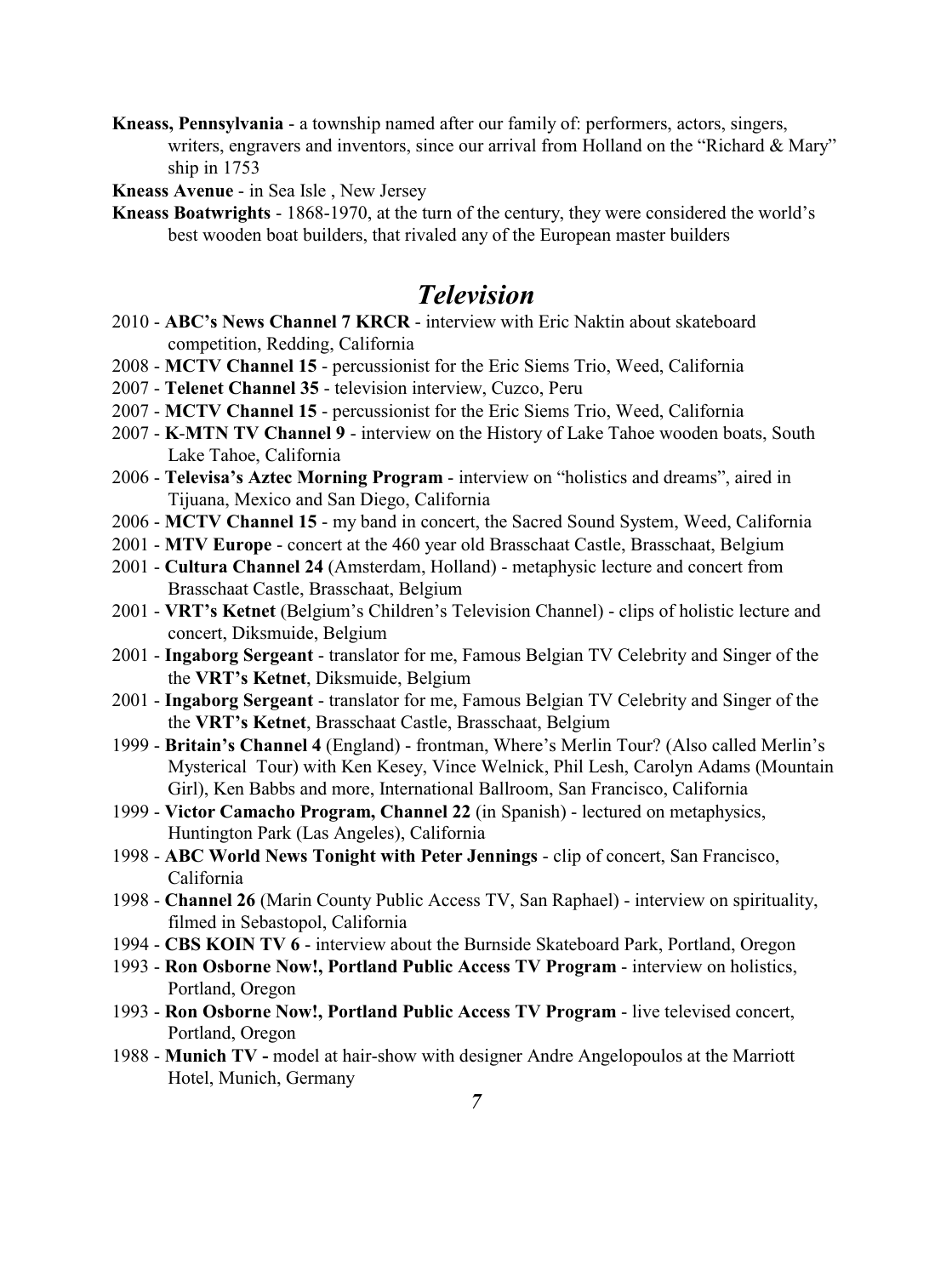*Stunt Man -*

2007 - **MTV's Jackass TV Series** - Ford Ranger Test-Jump with Red Scott, at The Complex (private), Lincoln City, Oregon

*Stunt Coordinator -*

2007 - **MTV's Jackass TV Series** - Ford Ranger jump through bonfire, with Little John (driver), at The Complex (private), Lincoln City, Oregon (stunt ultimately had to be cancelled do to bad weather)

*Production -*

- 2010 **BoardMart TV Commercial** donated skateboard footage, Chico, California
- 2007 **MTV's Jackass TV Series** video and still photos, private Sublime concert and party, Portland, Oregon
- 2006 - **MCTV Mount Shasta Television Channel 15**  cameraman for two different Tuesday night televised concerts, Mount Shasta, California

*Working With -* 

- 2010 **Erik Natkin** (Sports Broadcaster) live interview at NS3 Skateboard Competition, for ABC's Channel 7 KRCR, Redding, California
- 2007 - **"Danger Aaron",** Ehren McGhehey MTV2 Jackass TV Series skateboarded together stageside, at a private Sublime concert, Portland, Oregon
- 2006, 2007 **Roberto Palazuelos,** El Diamante Negro "The Black Diamond" one of Mexico's biggest TV Celebrities since the 1980's, we spent time together in Miami, Florida and Tulum and Cancun in Mexico
- 2001 **Ingeborg Sergeant**  Famous Belgian TV Celebrity, Host and Singer, translated my televised Belgian events, at Salon de Saint Germain in Diksmuide, and at the 450 year old Brasschaat Castle, Brasschaat, Belgium

*On the Set -*

- 1997 **Today Show** met **Katie Couric**, at Princess Diana's memorial, London, England
- 1996 **Nash Bridges** with **Carolyn Bates** (actress on show) San Francisco, California
- 1984 **Knight Rider** with **David Hasselhoff**, Placerville, California
- 1976 **Little House on the Prairie** in the off season, Stanislaus County, California

*Spent time with -*

- 1990, 1991 **Dutch Savage** (professional wrestler)Vancouver, Washington
- 1987 **Grandpa Munster, Al Lewis** New York City, New York
- 1993 **Dawn Wells (Mary Ann on Gilligan's Island)** Portland, Oregon
- 1984 **David Hasselhoff**  Placerville, California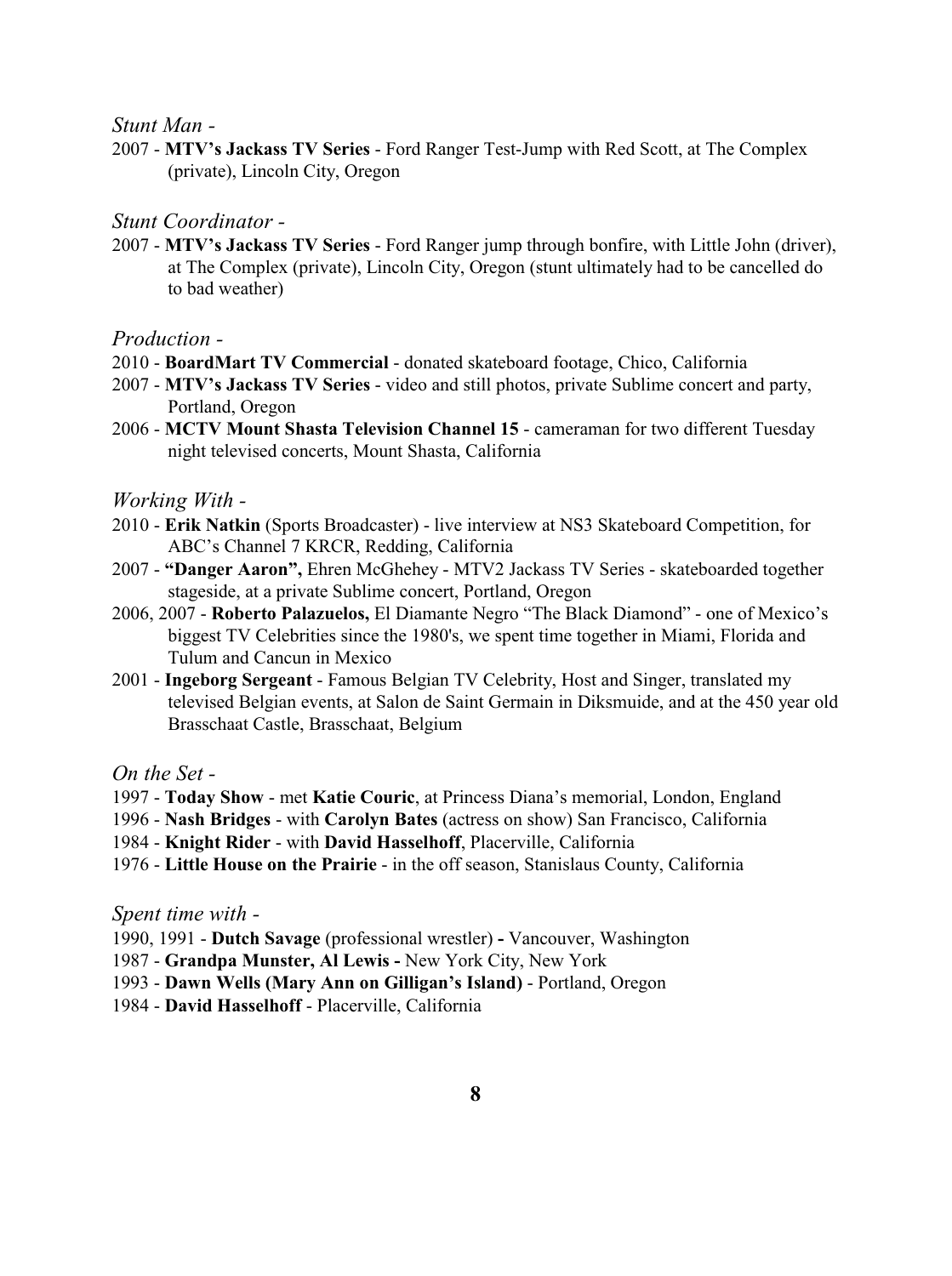### *Sketch Comedy*

*I Produced, Directed, Wrote and Acted in -* 

- 2011  **The Skate Farm** Mount Shasta, California
- 2010 **- The Farm Report** Mount Shasta, California
- 1998 **Hector's House of Records II** Redwood City, California
- 1992 **Hector's House of Records I** Vancouver, Washington

### *Radio*

- 2011 **Ozcat Radio KZCT 89.5 FM** playing my cd's, Vallejo, California
- 2006 **CBC**  interview, guest speaker on healing arts, with Patty Serrano, broadcast to millions of listeners on nine channels in Baja California, Mexico: in Tijuana, Mexicali, Tecate and Ensenada (this broadcast had live callers)
- 2006 **Cosmic Radio Program 1270 AM**  interview, guest speaker on healing arts, Dino Delabra, Tijuana, Mexico
- 2004  **Jefferson Public Radio 89.1 FM** (National Public Radio affiliate) interviewed for the the Healing Arts program with Colleen Pyke, Southern Oregon University Studio, Ashland, Oregon
- 2004 **Jah Kingdom Radio Worldwide 99 FM** The Bushman Ollie Show, playing my cd's, Lake Atitlan, Guatemala
- 2003 **High Times Radio**  playing my cd's on Los Angeles Stations, California
- 1994 **KGO Radio 810 AM** interview about Sasquatch, San Francisco, California

### *Internet: Radio, Concerts & Interviews*

- 2009 **Spirit of Maat**  interview, Drunvalo Melchizedek's #1 Spiritual Internet Magazine, Westchester, Pennsylvania
- 2008 **BBS 1** world's #1 Internet Radio, interview on holistics, on the program Straight From The Heart with Juliyanna Tibbetts, Florida (this broadcast had live callers)
- 2006  **Wisdom Radio Live PodCast Concert**  with #1 guitarist in the country, Scott Huckabay, Portland, Oregon (this broadcast had live callers)
- 2004  **Panaradio** playing my cd's at www.panaradio.com Zurich, Switzerland
- 2003 **High Times Internet Radio**  playing my cd's, www.hightimesradio.com, New York City, New York

# *Tele-Conference*

2007 - **Topic: Metaphysics** - a two hour weekly telephone conference with people from many countries, featuring a new topic every week, and the course lasted twelve weeks, Westchester, Pennsylvania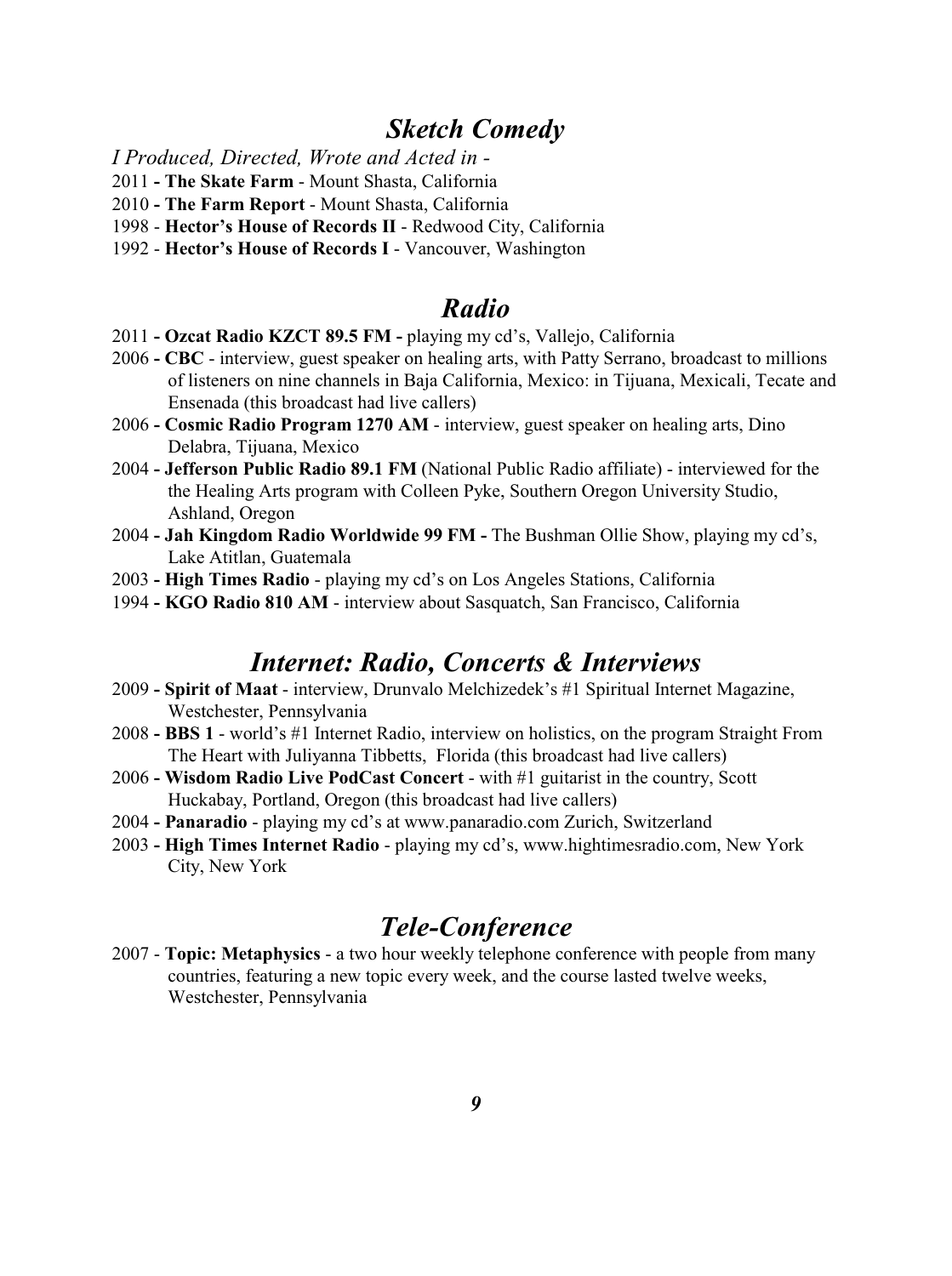# *Private Counsel*

#### *(in person and by phone)*

- 2004 to the present **Private Counsel (by telephone)**  to hundreds of people from many countries via the telephone. I have had multiple training programs, with over three decades of experience as counselor and advisor, over diplomatic relations and personal inquiries. Mount Shasta, California
- 1994 to the present **Diplomatic Counsel**  working with "Heads of State" and multimillionaires internationally since 1993 starting with the Princess of Saudi Arabia, Andromeda Abushady
- 1988 to the present **Private Counsel (in person)**professional and casual counsel, given internationally
- 1988 **Ongoing training in counseling** Successful Singles International, Redwood Shores, California
- 1988 **Successful Singles International**  professional counselor, Redwood Shores, California
- 1986 **First Concern**  Holiday Inn training program, Portland, Oregon
- 1981 **Student to Student Advisory Program**  completed, McKinley Middle School, Redwood City, California

### *Books(Self Published)*

- 2012 **Kneass Boats, Master Wood Boat Builders** history of Kneass Boats (to be edited)
- 2011 **Book of Prayers**  over 300 reverent refrains
- 2010 **Landscape and Structure**  illustrations, drawings and sketches pencil, pen, watercolor and acrylic
- 2010 **Wisdom Trees** (The Trees of Knowledge) drawings of trees, each with own theme, with wisdom-filled roots and branches
- 2009 **Shasta's Majesty**  all about Mount Shasta, from three perspectives: metaphysical, physical and Native American
- 2008 **Skateboard Tricks**  listing hundreds of tricks from the last five decades
- 2007 **Kneass Boats Photo Archive** photo book of Kneass Boats, by Mark Kneass and Jeff LaRoche
- 2007 **Sasquatch Names**  over 700 names for Sasquatch and more
- 2006 **Sanskrit Glossary**  the world's only easy-to-use Sanskrit glossary
- 1999 Mystic Lists & Prophecy a mystical approach to the  $21<sup>st</sup>$  century, also available in Spanish
- 1995 **Lenticular Lightship Photo Archive**  a photo book of hundreds of disc shaped lenticular clouds
- 1994 - **Sevens**  777 different definitions for the number seven
- 1993 **Lyrical Miracle**  poetry book with some award winning refrains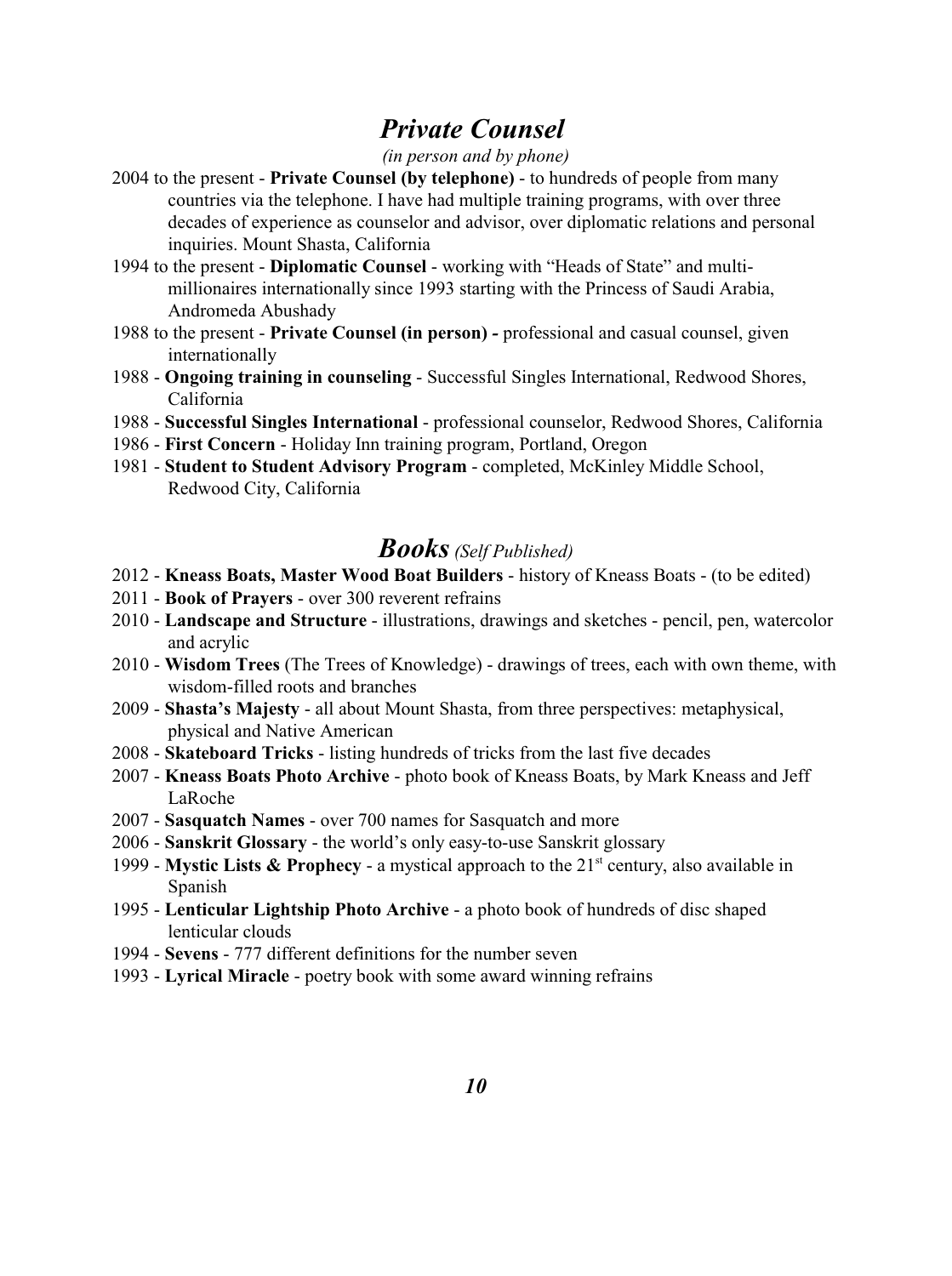### *Books & CD (Published)*

- 1997 - **Sound of Poetry**  cd/tape published by the International Society of Poetry, see below
- 1996 **Frost at Midnight**  published, in a compilation of poets by the International Society of Poets (The National Library of Poetry)
- 1992 **Moka Ascending**  $1<sup>st</sup>$  place winner and published amongst a compilation of other winning poets, in a mini booklet, a Coffee People publication, Portland, Oregon

# *Poetry*

- 2011 - **Book of Prayers**  all prayers in poetic form, self published
- 2006 to the present **Sacred Sound System** my band, featuring my own songs with poems
- 1999 **World's Largest Poem For Peace** offered to be published alongside the Dalai Lama, Johnny Cash, President Clinton and a select group of thousands, from this internationally renowned society, with front-page coverage in USA Today - International Society of Poets (National Library of Poetry), the world's largest poets society
- 1998 **The Best Poems of 1998**  offered to be published in this rare compilation, only a select few of the "Best Poets" are chosen, out of tens of thousands of members of the International Society of Poets
- 1997 - **Sound of Poetry**  cd/tape published by the International Society of Poetry, I was number seven, of only eleven "Masters of the Spoken Word" chosen out of over 18,000 other poets for this unique compilation
- 1996 **Sevens**  my first self-published music cd featuring my poems, Portland, Oregon
- 1996 - **Frost at Midnight**  published in this rather large book, a compilation of poets, the International Society of Poets
- 1995 **International Society of Poets** I joined, with the likes of Johnny Cash, Willie Nelson, Bo Derek, Florence Henderson and many more
- 1993 **The Lyrical Miracle** poetry book with some award-winning refrains self published
- 1992 - **Moka Ascending**  a "Coffee People" publication, a compilation of first place winners in this booklet, Portland, Oregon
- 1992 **First Place**  in Coffee People's Motor Moka Poetry Contest, Portland, Oregon
- 1991 **Featured Poet**  in the Oregonian newspaper, Portland, Oregon

### *Magazines*

- 2012 **2012 Magazine**  interview and photos for this German based magazine
- 2008 **Spirit of Maat Magazine**  Interview, for Drunvalo Melchizedek's #1 Spiritual Internet Magazine, Westchester, Pennsylvania
- 2008 **New Visions Magazine**  photo and outline of Valley Forge Exposition lecture, Philadelphia, Pennsylvania
- 2007 **Visitor's Guide, 101 Things To Do** photo of myself at Weed Skateboard Park, Weed, California. note: I was offered to write an article about the Siskiyou County skateboard scene, for the 2010 Siskiyou County Visitor's Guide edition of 101 Things To Do
- 2005 **Bitacora**  article about myself and upcoming local conference and concert, Tijuana, Mexico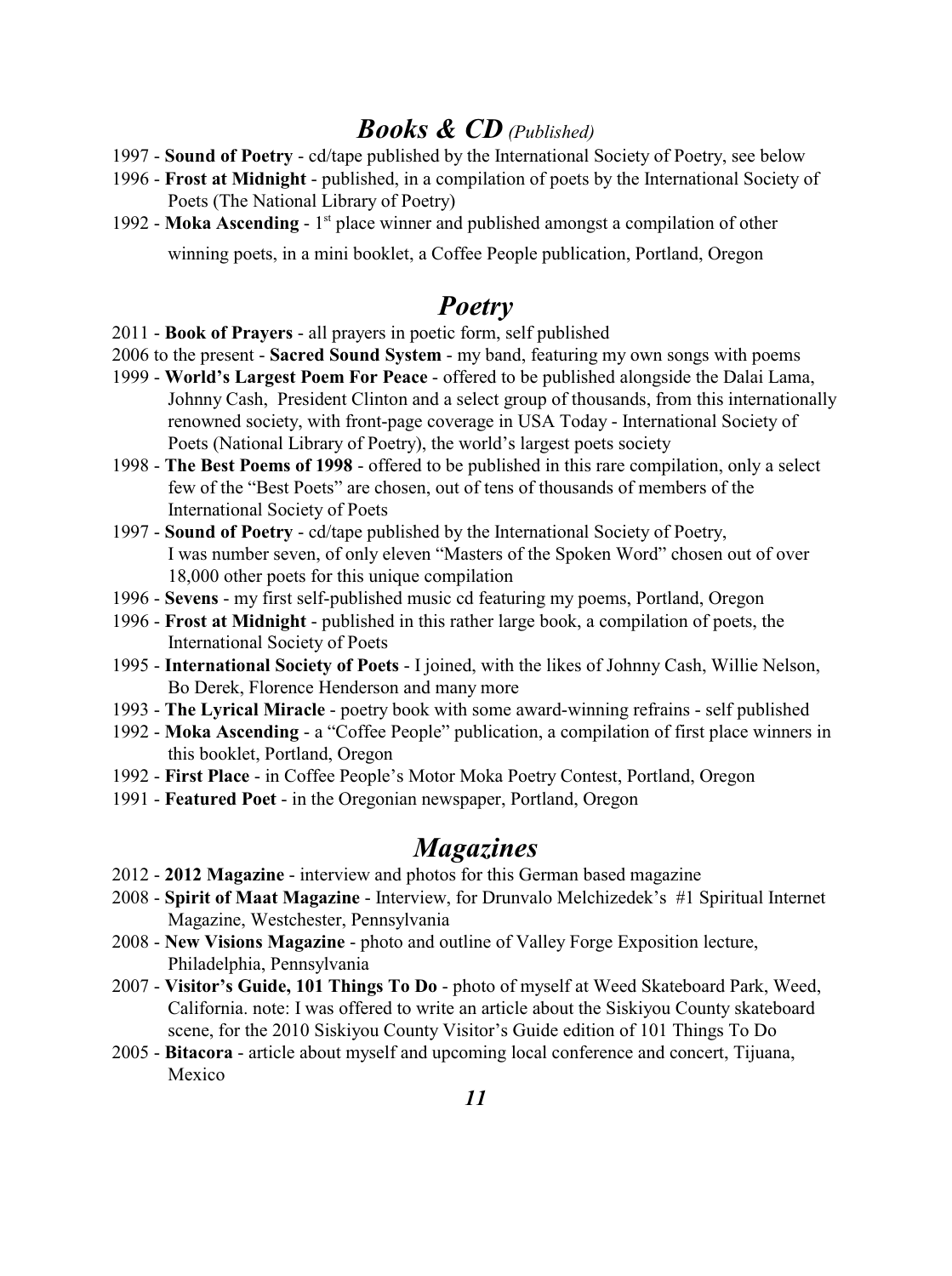- 2001 **Vision Magazine** article about myself and upcoming local conference and concert, San Diego, California
- 2001 **Issues Magazine** editor, Angele Ortega, Penticton, British Columbia Canada
- 1997, 1998, 1999 **Rhythm Magazine**  a representative from Rhythm Magazine always gave me boxes of cd's to help promote different artists I was performing with, like Scott Huckabay and others
- 1994 **Thrasher Magazine** a one of my own photos, a full-page photo of professional skateboarder, Neil Heddings, San Francisco, California

### *Newspapers*

- 2006-2011Siskiyou County's **Mount Shasta Herald, Weed Press, Dunsmuir News and Siskiyou Daily News -** many concerts with my band, Sacred Sound System, photos and articles covering Weed Carnivale (headliner); McCloud Mushroom Festival; Wesak Celebration, MayDay Celebration, Earth Day Concerts and more, northern California
- 2009  **Record Searchlight** Sky "Sunlight" Saxon Memorial concert at the Top Shelf Club, article, Redding, California
- 2006  **El Sol de Tijuana** metaphysic conference and concert, photo and article, Tijuana, Mexico
- 2005 **El Mexicano**  metaphysic conference and concert article, Tijuana, Mexico
- 1994  **Oregonian**  featured poet with photo and article, Portland, Oregon
- 1983  **Redwood City Tribune** racquetball photo and article, Redwood City, California

### *Photography*

*Photo Archive Collections -*

**Lenticular Clouds** - Top 50 photos - amazing disc-shaped clouds

**Skateboarding** - Top 100 photos - of top pros: Alva, Hawk, Hosoi, Scott, Cardiel, Senn and on **Animal Archive** - Top 50 photos - golden and bald eagles, mountain lions, buffalo and on **Kneass Boats** - Top 75 photos - of some of the rarest wooden boats ever made **Egypt** - Top 30 photos - strong black & white photos

# *Slide Shows*

- 1997 **India** Delhi, Amritsar & Dharmsalah
- 1997 **Israel** Jerusalem & Dead Sea
- 1997 **Egypt**  Sinai, Cairo, Giza, Luxor, Saqqarra & Abu Simbel
- 1997 - **Iceland**  Reykjavic & Blue Lagoon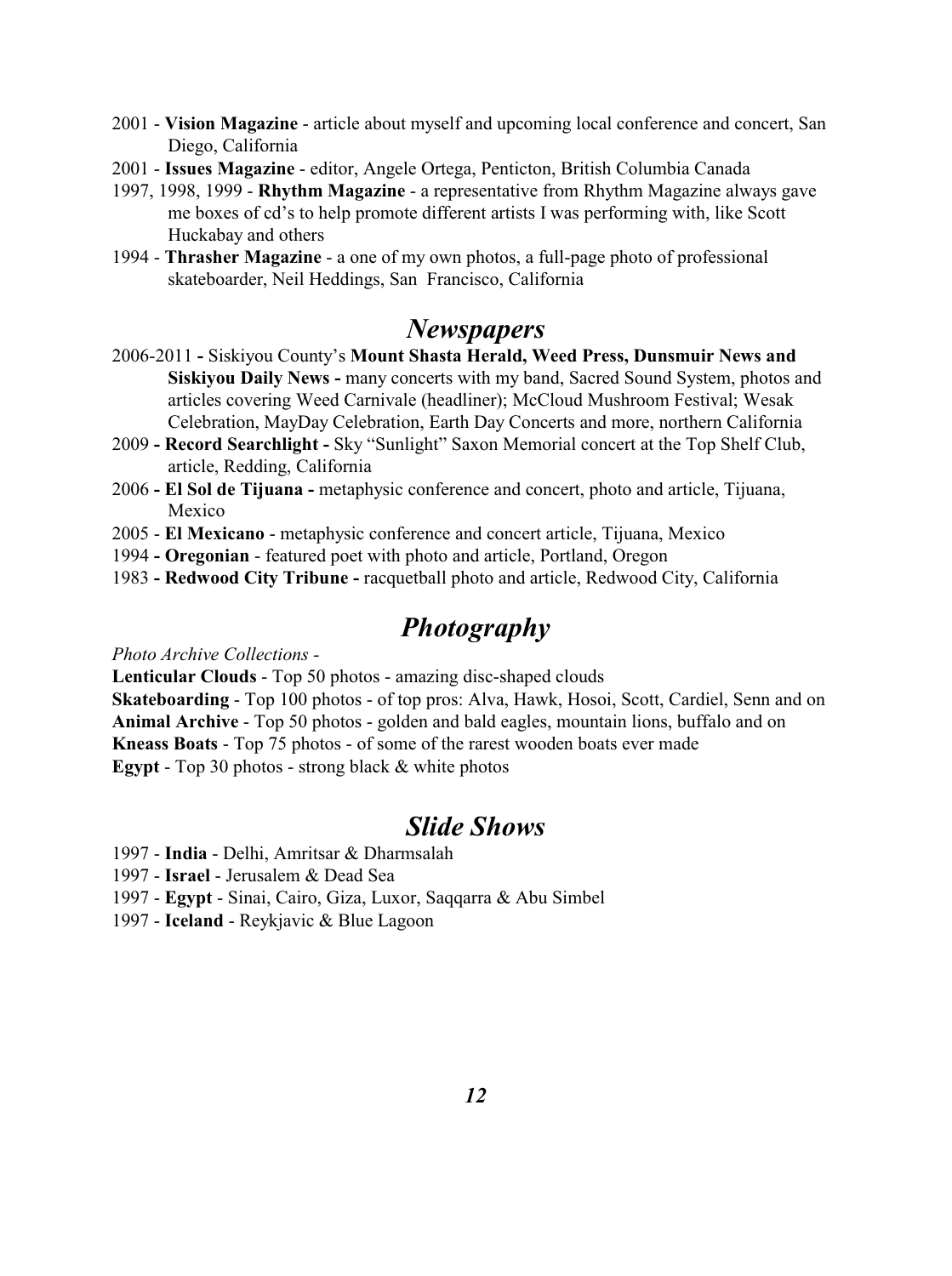### *Music*

*Collaborations with -*

\* Over 100 different music ensembles

- \* 13 different Grammy winners \* Independent Music Award winners \*
	- \* Top 40 Artists in nine different genres \* 11 different #1 artists
	- \* Members of the Rock-n-Roll Hall of Fame and Jazz Hall of Fame

\* Guinness World Record Holders in Music

*Notable Collaborations -* 

- 2011 - **Chris Berry**  Grammy winner in Electronica/Dance Album
- 2011 to present - **King Hopeton** Jamaica's #1 Reggae Billboard producer and artist
- 2011 **Jade Steel** top reggae singer, songwriter, amazing reviews
- 2011 **Hux Brown**  legendary bass player of King Hopeton, King Tubby, Lee "Scratch" Perry
- 2011 **Blue Meadows**  lead guitarist of The Abyssinians
- 2011 - **Abou Diarrasouba** master percussionist of Chris Berry & Friends, Jade Steel and on...
- 2009 **David Jacobs-Strain** award winner, master steel guitarist
- 2009 **Kenny Roland Detroit** lead guitarist of Sky "Sunlight" Saxon & the Seeds, Normal Bean and the Kenny Roland Detroit Band
- 2009 - **Calle Henmark** the worlds authority on stone-age music instrument making and playing, Ostersund, Sweden
- 2007 **YaHoWah 13 Band (**The Source Family Band) with Djin Aquarian and remaining original members
- 2006, 2007 - **William "Bill" Clauson** world's #1 folk singer, Rock n' Roll Hall of Fame
- 2005 **Zakir Hussain** Grammy winner, of Ravi Shankar, Mickey Hart and on...
- 2005 - **Airto Moreira**  Grammy winner, of Dizzy Gillespie, Santana and on
- 2005 **Sikiru Adepoju**  Grammy winning percussionist
- 2005 - **Mapate Diop**  master sabar player
- 1999, 2000 **Jarrod Kaplan** master percussionist of Cirque du Soliel, Trillian Green, Devachan, Taarka and on..
- 1999 - **Lee Charlton** Jazz Hall of Fame, of Charlie Parker, Miles Davis, Dizzy Gillespie and on...
- 1999-2008 **Sky "Sunlight" Saxon**  Grammy winner, Rock 'n Roll Hall of Fame of The Seeds
- 1999 **Richard Waters** master music instrument inventor
- 1999 - **Dave Blonski** master didgeridoo player

1999 - **Ken Kesey** - Kesey's "One Flew Over The Cookoo's Nest" won an Oscar for Best Picture **The Merry Pranksters** -

- 1999 **Caroline Adams** "Mountain Girl" Jerry Garcia's second wife
- 1999 **Ken Babbs -** author and Ken Kesey's best friend, the "Intrepid Traveler"
- 1995, 1996, 2005 **Wavy Gravy** Hogfarm founder, Emcee & Peace Troubadour

#### 1989 - 1994 - **Tennessee Jed, Grasshopper, Steve & Eddie**

- 1999 **Phil Lesh** bass player of the Grateful Dead
- 1999 to the present **Scott Huckabay** Grammy nominee, on MTV and Independent Music Award winner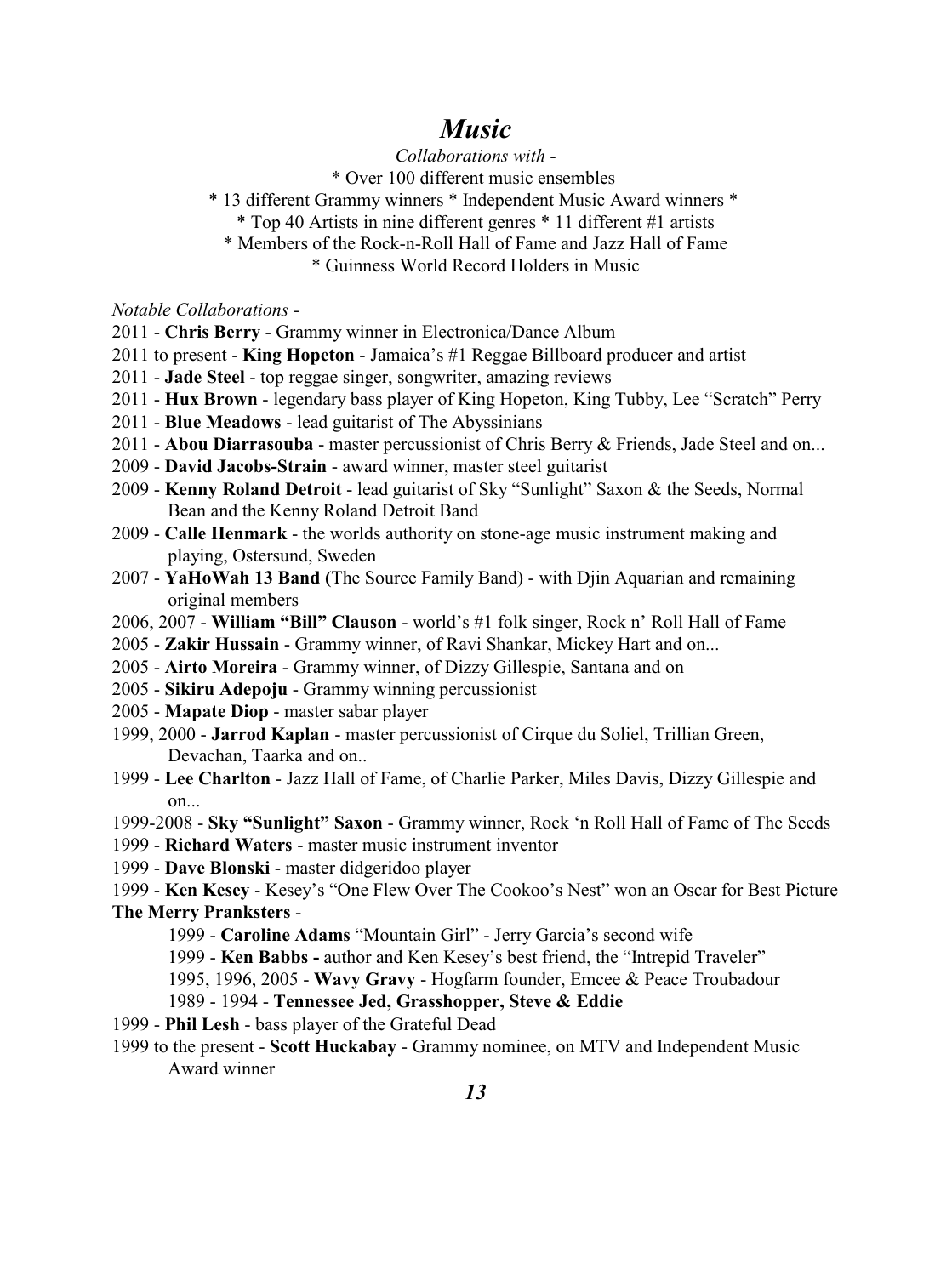- 1999 to the present **Djin Aquarian** lead guitarist of YahoWah 13
- 1998 to the present **Jah Levi and Higher Reasoning** over 25 reggae albums
- 1998, 1999, 2005 - **Thione Diop** master djembe player
- 1998 **Kenyatta Poole** drummer of the Wailing Souls, and master djembe player
- 1997 **Tom Nunn**  experimental musician
- 1997 to the present **Kim Atkinson** - **world's** #1 drum circle coordinator, Guinness World Record Holder
- 1997, 1999, 2005 - **Mickey Hart** Grammy winner, Guinness Record Holder
- 1994, 2007 **Leon Mobley** of Ben Harper
- 1992, 1993, 1998 **Arthur Hull** former #1 drum circle coordinator in the world

#### *Studios worked in -*

- 2011 **California Theater Studios**  Dunsmuir, California
- 2005 **Dream Lodge Studio** Mount Shasta, California
- 1998, 1999 **Michael Hammer's Studio**  Weed, California
- 1999, 2009 **Pegasus Studio**  Mount Shasta, California
- 2001 **SunLight Studios**  Grass Valley, California
- 2008 **Off the Chart Studios**  Muir's Peak, California
- 2006 **Power Organics Studio**  Mount Shasta, California
- 1999 **Gatmo Studio** Sebastopol, California
- 1997-1999 **Secret Studios**  San Francisco, California
- 1997 **Emanate Studio**  Oakland, California
- 1995-2004 **Underground Studios**  Portland, Oregon

*List of unique and one-of-a-kind instruments I have played -*

Waterphone, Gourdaphone, Horrorphone, Clariboo, Caduceus, Gravikord, Pyrophone, Water Drum, Saxogourd, Shepard's Horn, Hornpipe, Strumstick, Hurdy Gurdy, Glass Armonica, Trident's Trumpet, Conch, Udu, Foot Flute, Musical, Saw Cymbal Tree, Sitara, Waterdrum, Aboriginal Didgeridoo (40,000 years old, worlds second oldest known instrument), Neanderthal Sheep's Bone Flute (46,000 years old, world oldest known instrument)

#### *Spent time with -*

 Ziggy Marley, I-I Marley, Jimmy Cliff, Don Carlos, Charles Neville, Babatunde Olatunji, Earl "Chinna" Smith, Mad Professor, Lee "Scratch" Perry, Rocker T

#### *Milestones -*

2011 - **collaborations** - with over 100 groups and have played over 100 instruments

2011 - **Smoke Tree Tour** (Reggae Tour) - my band, the Sacred Sound System, was offered to join the line-up for the U.S. west coast tour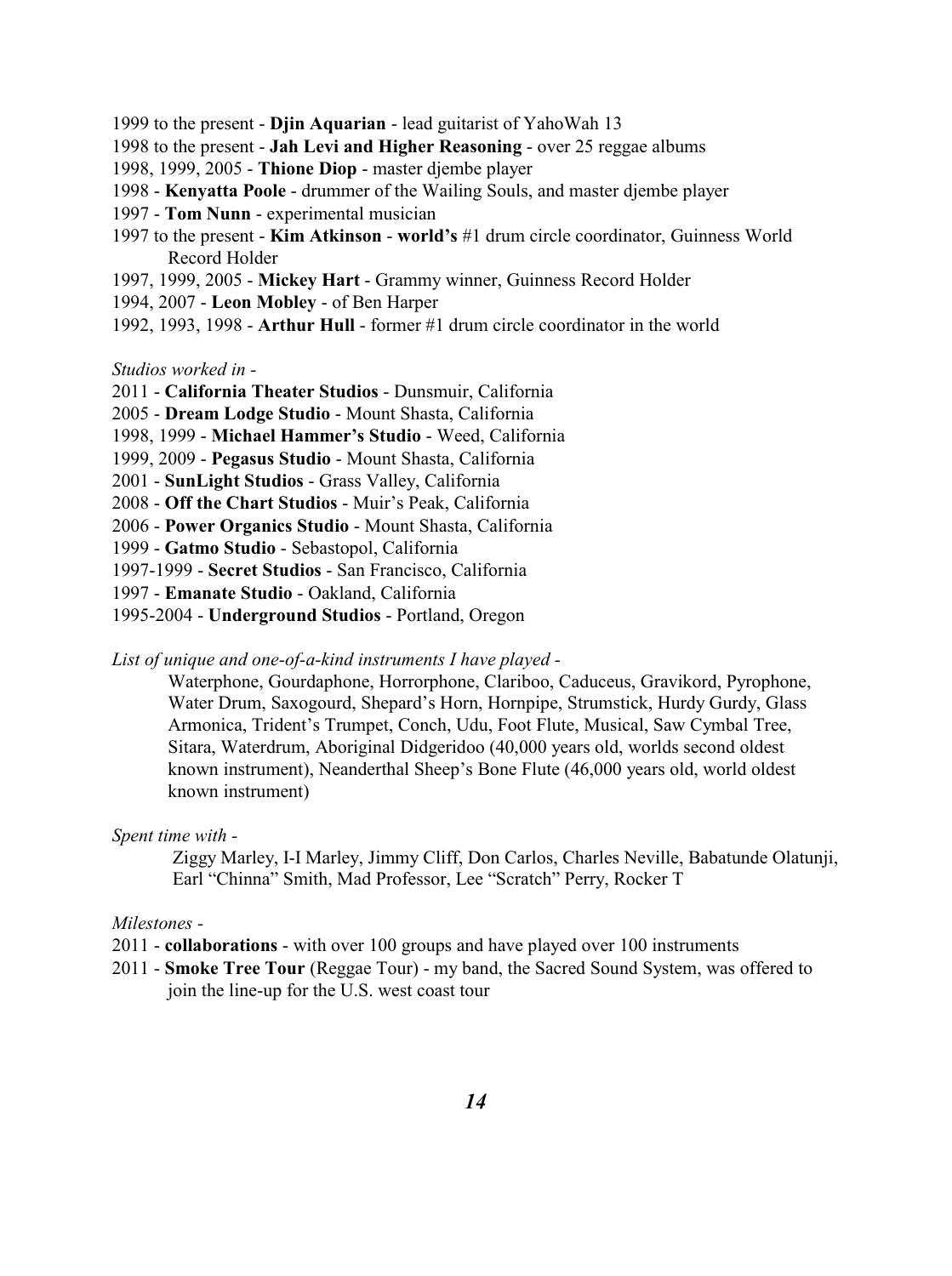- 2011 - **played with 9 bands** (in one weekend) Mystic Garden Gathering, offered to play with 12 bands in total, also emceed for two days, worked the mixing board, worked stage lights and rodied for three bands, that is 16 options in total services. (I also passed out 200 "In The Light Festival" flyers). My previous record was at the Emerge-N-See Festival, performing with six of the nine bands that offered.
- 2010 - **Sky "Sunlight" Saxon Tribute Double CD -** contributed to this album, featuring: Davy Jones (Monkees), Bangles, Iggy Pop, John York (The Byrds), Quicksilver Messenger Service, Strawberry Alarm Clock, New York Dolls, The Tubes and many more
- 2010 to the present - **In The Light Festival**  I have my own annual three-day music festival on 700 acres, in the Sierra Nevada foothills of California
- 2010 **Offered to Headline in Jamaica**  in Negril and Montego Bay, International Dub Poetry Festival, hosted by Charlie Bobus
- 2006 to the present **Sacred Sound System** my own world music band since 2006
- 2006,2007 **William "Bill" Clauson**  writing lyrics on two occasions for Willy, he wrote the most famous versions of the following songs: La Bamba in 1953; He's Got the Whole World in His Hands; Waltzing Matilda. He has over 60 albums in 15 languages
- 2005 **Guinness World Record**  Co-Facilitated the world's largest drum circle with Grammy winner Mickey Hart and Planet Drum, over 4,300 drummers on the register. There was actually over 5000 drummers in total as not all drummers signed the registry for Guinness, and this with the worldwide synchronized event in over 150 cities, there was actually a total of over 50,000 drummers playing simultaneous, Laytonville, California
- 2000 **Moanin' Parade CD** (Gatmo Sessions Volume #1) contributed to this album featuring Gary Knowlton, Kim Atkinson, Lee Charlton, Tom Nunn, Bart Hopkin, Richard Waters and more - recorded at Gary Knowlton's "Gatmo Studio" Sebastopol, California
- 1999 **played with 29 different ensembles** performing and/or recordings in a one year span, with solo, duo and group acts
- 1999 **Orbitones, Spoon Harps & Bellowphones CD**  contributed to this album featuring Tom Waits, Lou Harrison, Stomp, Aphex Twin, Lee Charlton, Gary Knowlton and more
- 1997-1999 **World's #1 Drum-Circle Coordinator**  lived with and performed with Kim Atkinson, also played with, later to become, #1 drum-circle coordinator, Arthur Hull
- 1997 **played for two million people** at the Notting Hill Carnival (two day parade) with Henri Gobi, London, England

### *Teaching Music*

- 2010, 2011 **Music Teacher** west African drumming & culture, Native American Village, Lake Concow, California
- 2004, 2006 **Music Teacher** west African drumming & culture, Flying Lotus Theater & Arts, Mount Shasta, California
- 2001-2002 **Music Teacher** west African drumming & culture, Golden Eagle Charter School, Mount Shasta, California
- 2000, 2001 **Teachers Aide**  with Marilyn & Derrick, west African drumming Columbia School House, Nevada City, California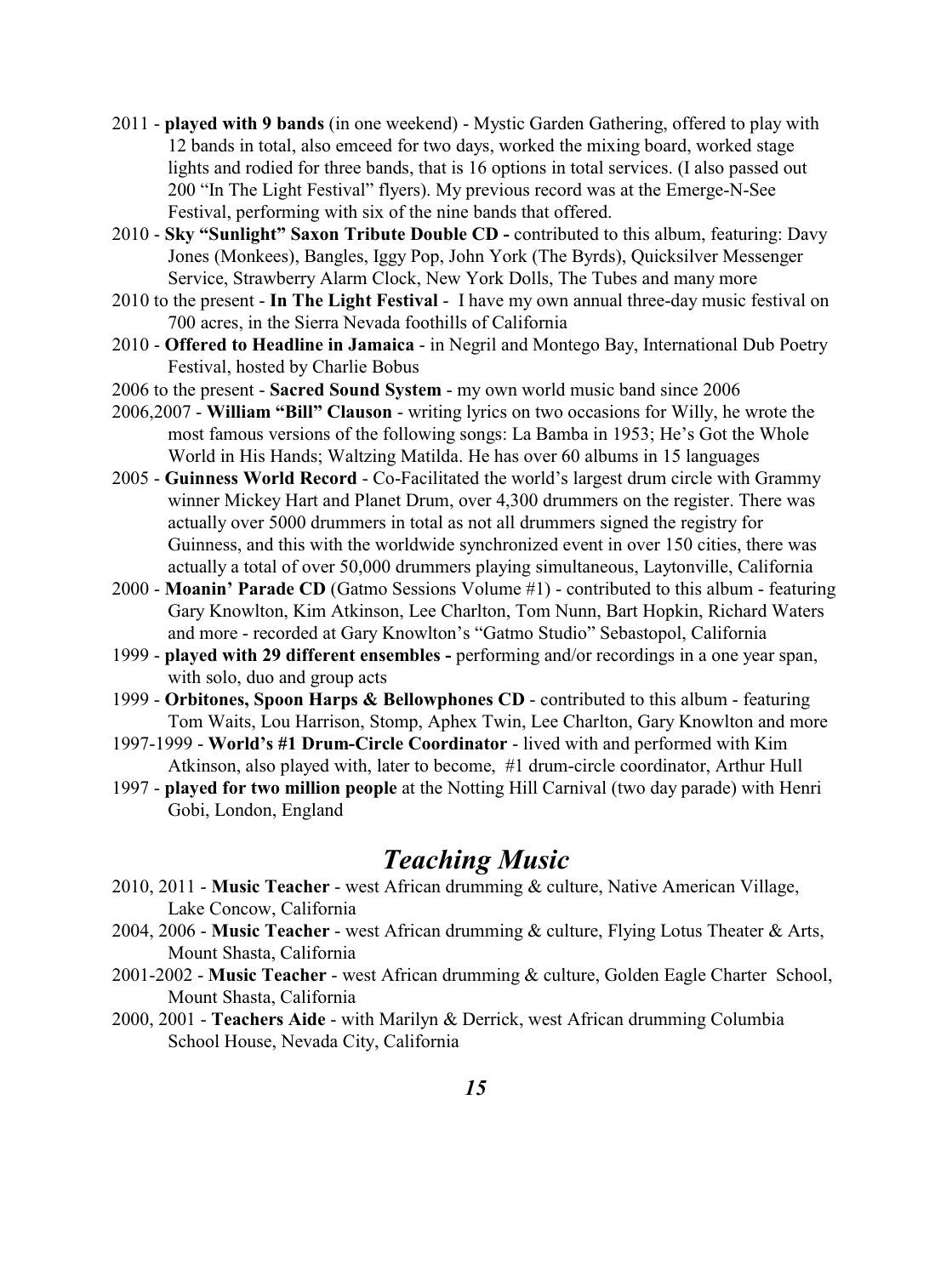- 1999 **Teachers Aide**  with Greg and crew, west African drumming Nevada City Community Theater, Nevada City, California
- 1999 **Teachers Aide**  Brazilian drumming, Sebastopol Community Center, Sebastopol, California
- 1998 - **Music Teacher** didgeridoo mantra techniques, IN-DIDG-IN-US Festival, Scio, Oregon
- 1998 **Music Teacher** middle eastern drumming, belly dance classes, Benecia, California
- 1998 **Teachers Aide**  with Boynarr, west African drumming Davis Community Center, Davis, California
- 1998 **Teachers Aide**  with Kim Atkinson, community drum circle, Zone Music, Cotati, California
- 1997, 1998 **Teachers Aide**  with Drumskull crew, west African drumming Santa Cruz Community Center, Santa Cruz, California
- 1997, 1998, 1999 **Teachers Aide** with Abdoulaye Diakate, west African drumming, Alice Arts Center, Oakland, California
- 1997-1999 **Music Teacher** west African drumming & culture, Oya Nike, San Francisco, California
- 1997-1998 **Music Teacher** west African drumming & culture, Secret Studios, San Francisco, California
- 1997-2001 **Music Teacher & Teacher Aide**  west African drumming & culture, Outdoor Nature School, Upper Lake, California

### *Emcee and Announcer*

*At Music Festivals and Skateboard Competitions -*

- 2011 **Mystic Garden Party**  southern Oregon's biggest 3-day festival, Lake Selmac, Oregon
- 2011 **In The Light Festival** 3-day festival, Lake Concow, California
- 2011 **NS3 North State Skateboard Series**  Caldwell, Mount Shasta, Diamond and Anderson Skateparks, California
- 2010 **Wild Mountain Faire**  3-day festival, Lake Concow, California
- 2010 **NS3 North State Skateboard Series**  Caldwell, Diamond and Anderson Skateparks, California
- 2010 **In The Light Festival** 3-day festival, Lake Concow, California
- 2009 **Shasta Damboree Skateboard Comp** Shasta Lake City Skatepark, Shasta Lake City, California
- 2009 **NS3 North State Skateboard Series**  Anderson Skatepark, Anderson, California
- 2009 - **NS3 North State Skateboard Series**  Diamond Skatepark, Red Bluff, California
- 2009 - **NS3 North State Skateboard Series**  Caldwell Skatepark, Redding, California
- 2008 **NS3 North State Skateboard Series**  Anderson Skatepark, Anderson, California
- 2007 **Thanksgiving Day Reggae Fest**  Crown Hall, Mendocino, California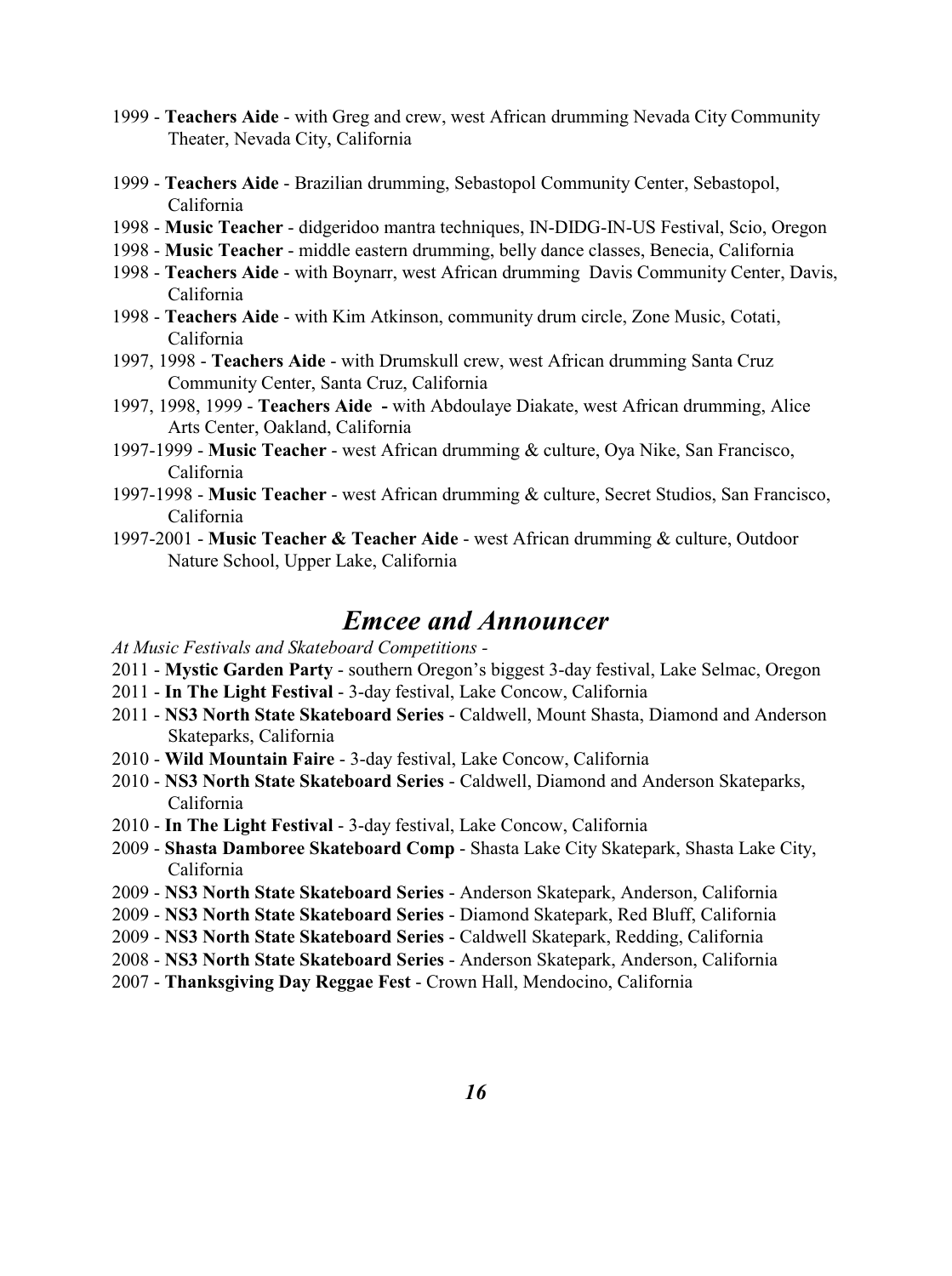### *Sports*

*Skateboarding with the"World's #1's" in skateboarding, snowboarding, motorcycle racing, downhill skiing, baseball and more...* 

*Sessioned, Competed or Collaborated with* -

- 2010 **Ryan Bickley**  Skateboard World Record Holder (unofficial)
- 2010 - **Raven Tershey**  2011 X Games Gold Medalist in park skateboarding
- 2009 **Colin Guy** Top 10 Ranked Motorcycle Hill Climber (my cousin)
- 2008 - **Dennis Martinez**  1978 Freestyle World Champion in skateboarding
- 2008 **Stephen "Lillis" Akesson**  2001 World Champion in freestyle, and also Guinness Record Holder in freestyle skateboarding
- 2006 to the present - **Dave Paul** pro skateboarder since 1977, competing since the Hester Series
- 2006, 2011 **Jeff Ward** 1<sup>st</sup> place, Free Flow Tour, at the Vans Dew Tour Invitational, (park skateboarding) stop winner in Portland 2006
- 1996-1998, 2011 **Tony Trujillo** Skater of the Year (2002)
- 1993 to the present **Tony Alva**  1978 World Champion and Guinness Record Holder in skateboarding, I am a Lifetime Team Alva member
- 1993 **Christian Hosoi**  multi award winning pro skateboarder
- 1993, 1994 **Chris Senn**  Skater of the Year (1995) and X Games medalist in skateboarding
- 1993, 1994, 2011 **John Cardiel**  Skater of the Year (1992)
- 1992 - **Tony Hawk**  World's most famous and most decorated (awarded) skateboarder, and Skater of the Year (1990)
- 1989 to the present - **Mark "Red" Scott**  Founder of Burnside Skatepark, owner of Dreamland Skateparks and Power Rider Wheels Co.
- 1989 **Rick Reese**  Hacky Sack World Champion
- 1986-1990 - **Scott Schaeffer** Mr. Natural California Winner (bodybuilder) 1985
- 1983 **Barry Bonds**  #1 Home Run King, competed against each other in Babe Ruth League
- 1980 **Paul McClellan**  M.L.B. San Francisco Giants, pitcher
- 1978-1981 **Tom "Wally" Inouye** famous skateboarder, founder of IPS (Inouye Pool Service)
- 1978-1981 - **"Reno"**  the slide master of skateboarders
- 1978 **Jack Turturici Sr.** Olympic downhill skier
- 1975 to present **Jack Allain** NBA Cleveland Pipers, center
- 1975 to present **Ryan Allain**  N.F.L. Los Angeles Raiders, defensive end
- 1970 **Clifford "Bud" Kneass**  (my father), was AMA #1 motorcycle racer for three years in the 1960's with over 600 trophies in total, Redwood City, California

#### *Bodybuilding -*

1987-1991 - my training partner was California's "Mr. Natural" (steroid free) #1 bodybuilder, Scott Schaeffer. I was "competition ready", but wasn't in it for the competition, just to get as ripped as possible, which was achieved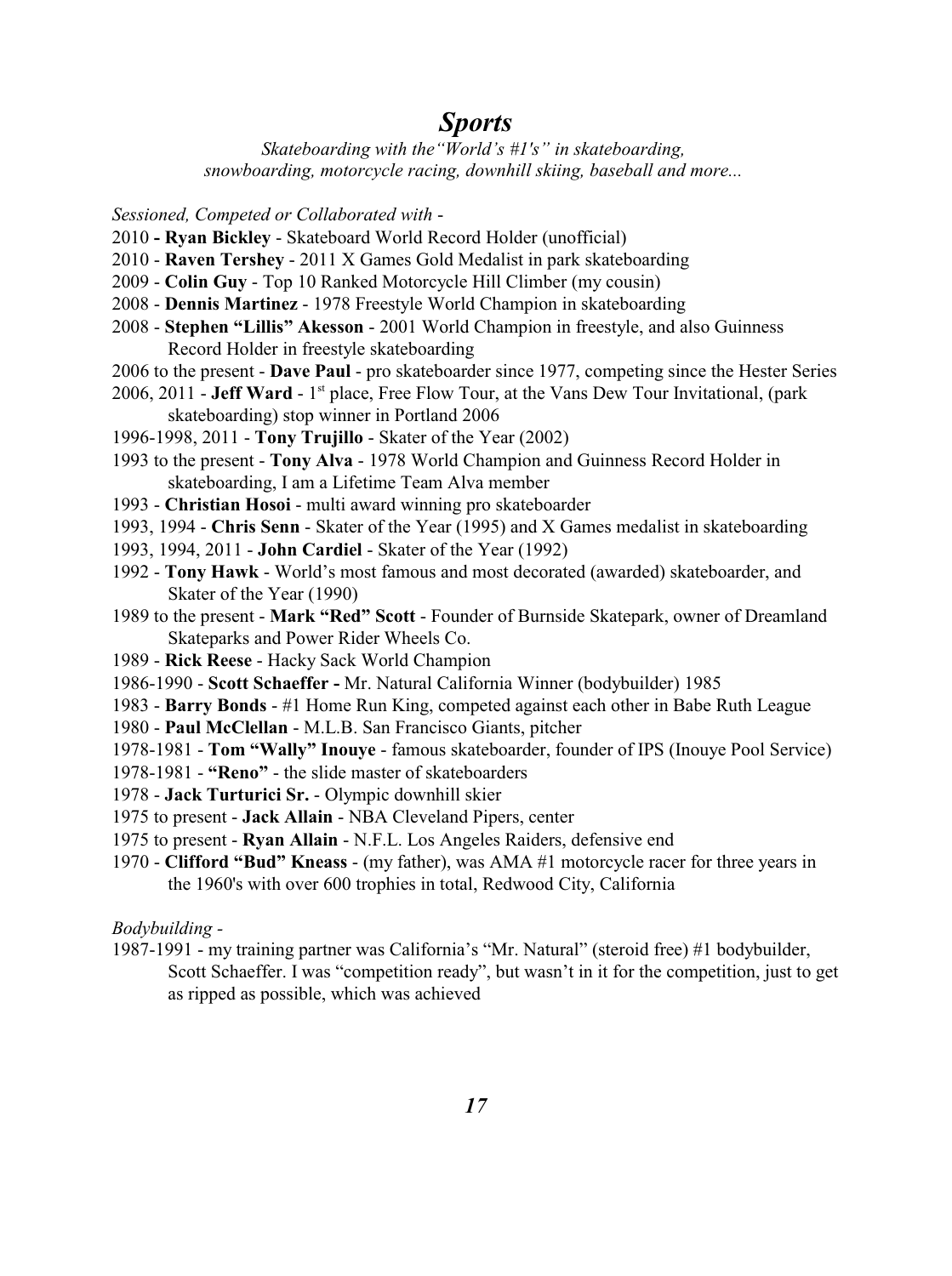#### *BMX (Bicycle Motocross) -*

Styles - dirt track (long & short), downhill dirt trail, freestyle

Sponsors - Family Bike Shop and AAA Bikes, Redwood City, California

Competed in dirt track racing in the late 1970's and early 1980's. In San Jose, Oakland, South San Francisco, Palo Alto, and more.

 *The Wild Bunch bmx team* - team rider, and we trained at in Redwood City at -

- "Unit 4 Facility" "the complex"near Canada College, Redwood City, California.
- -"Fire Trails" and the "Game Reserve" frequently riding the steep dirt downhill trails
- "Motorcycle Hill"- was another great training ground with multiple downhill trails
- "The Canyon" or "The Kneass's Canyon" I grew up with a 12.5 acre backyard that was a dream come true for bmx, motorcycle and equestrian training, of which I did. Equipped with world-class features: steep cliff-side trails, big jumps, arena-ring (large oval dirt track), multiple hill-climbs, and trials riding.

Other members: Rick Lopez, Mike Aguilar, Jack Kneass, Pete Sands, Patrick Vacherri

#### *Motorcycle Riding -*

Styles - flat track, hare scrambles, trail riding, hill-climb and trials

My father was a motorcycle racing champion in hare scrambles, flat track and hill-climb in the 1950's and 1960's, and again, we had our own perfect training facility that had it all on 12.5 acres.

#### *Equestrian -*

Training - stable operations, tack, jumping, ring-work, trail riding, extreme trail riding, pack mule train, pack and guide services. I grew up on an equestrian ranch and trained later trained in Placerville, California, and got my certification: stables operations and pack and guide services.

Our large equestrian facility was equipped with - large arena-ring, full tack room, stable, pastures, pens, horseshoer (if needed). People came from all over the area, for the quality lessons and incredible trail**-**riding, for over fifteen years.

My father was a rodeo champion and had our horses in the Redwood City, California  $4<sup>th</sup>$ of July Parade in the 1960's and early 1970's, and our whole family was deep into the 4-H Club, with award-winning horses, sheep and more.

I have also ridden camels (Egypt) and elephants (India).

#### *Skiing* -

alpine (downhill), nordic (cross country), back country, freestyle, slalom, moguls, jumping

#### *Certified to Teach -*

lifeguard, rock climbing, white water rafting, alpine skiing, nordic skiing, baseball and soccer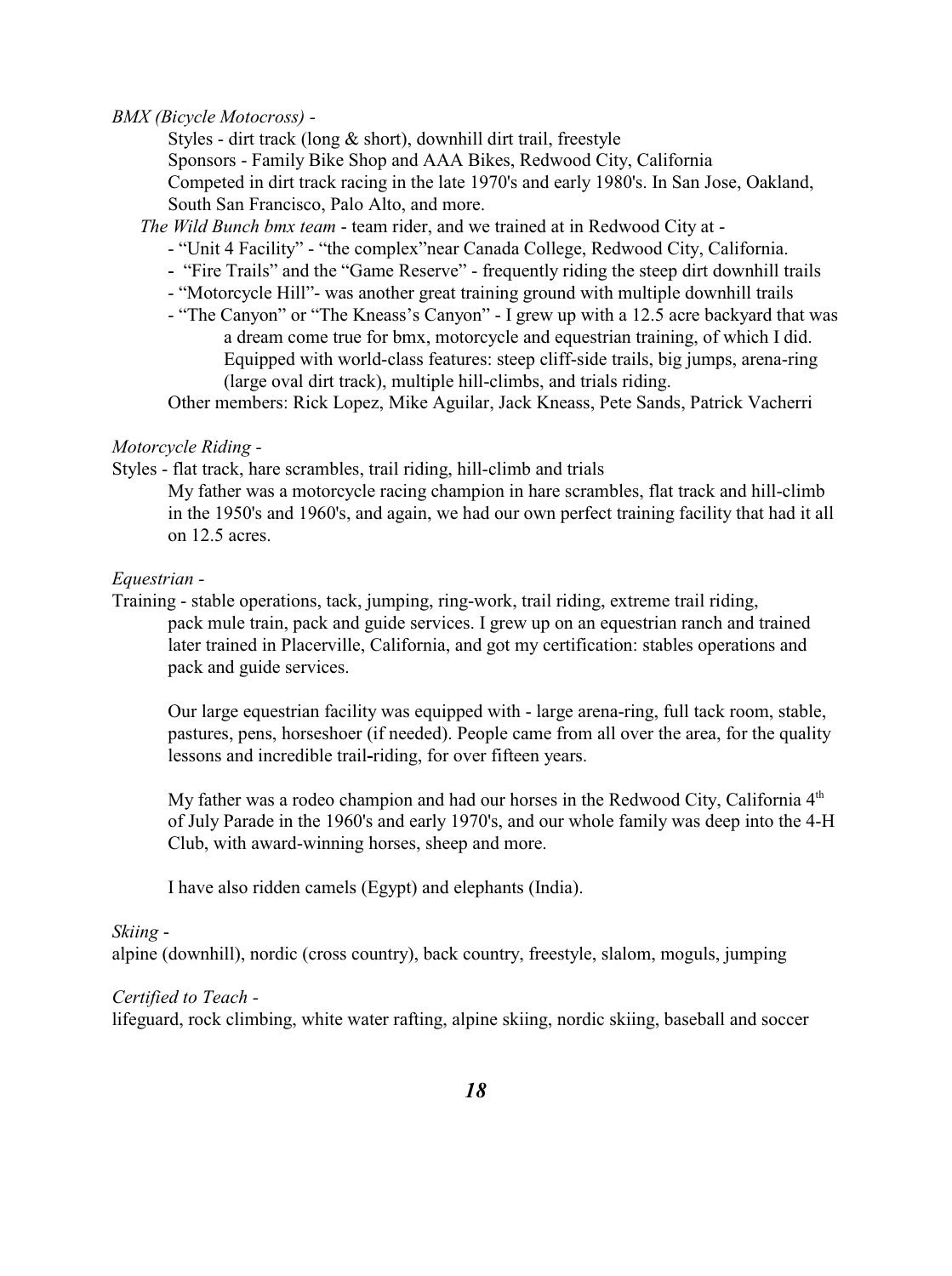*Offered to Teach -*

- 2011 Skateboard Camp Mount Shasta, California
- 2008 Skateboard Camps Redding, Anderson and Red Bluff, California
- 1999 Baseball Coach Huntington Park, California
- 1999 Soccer Coach Huntington Park, California

*Competition -* 

- 2012 **Battle Royale Skateboard Competition** Shasta Lake City, California
- 2012 **Go Skate Day** Mount Shasta, California
- 2011 **Masters of Skateboarding Contest**  Epic Skatepark, Rocklin, California
- 2011 **Go Skate Day Comp**  Mount Shasta, California
- 2010 **Masters of Skateboarding Contest**  Epic Skatepark, Rocklin, California
- 2009, 2010, 2011 **NS3 Skateboarding Series** (Banked Slalom) Redding, California
- 2009 **Shasta Damboree Skateboard Comp** Shasta Lake City, California
- 2008, 2009, 2010, 2011 **NS3 Skateboarding Series** (Park) Anderson, Redding, Red Bluff and Mount Shasta, California (11 competitions so far)
- 2008 **Weed Skate Comp** Weed, California
- 1994 **Mountain Boards Ramp Jam** Brightwood, Oregon
- 1992 **Burnside Street Competition**  Burnside Skatepark, Portland, Oregon
- 1981 **Internationals** CYSA Soccer, Ambronzino League (a traveling league), championship team, ranked #3 in North America in the Under 16 Bracket, Redwood City, California
- 1980 **Campbells Insurance -** Babe Ruth baseball league San Carlos, California
- 1980-1981 **Cosmos** McKinley Jr. High School soccer (captain), 2<sup>nd</sup> Place, Redwood City, California
- 1980 **Trojans** McKinley Jr. High School basketball team Redwood City, California
- 1979 **Trojans** McKinley Jr. High School basketball team Redwood City, California
- 1979 **Mets** Little League baseball (majors), made All-Star Team, San Carlos, California
- 1978-1981 **The Wild Bunch** BMX Racing Team**,** bicycle motocross, Redwood City, Oakland, South San Francisco, San Jose, California
- 1978-1980 **Cougars** CYSA Soccer Ambronzino League (a traveling league), one championship, won two tournaments. Redwood City, California
- 1978 **Davies Appliance -** Little League baseball (minors) Redwood City, California
- 1977 **Eagles** AYSO Soccer 11-0 undefeated season, Redwood City, California
- 1977 **Royer Realty -** Little League baseball (farms) Redwood City, California
- 1976-1978 - **NASTAR** Slalom Skiing Series**,** Squaw Valley, California
- 1978 **Clifford Track Team**  Clifford Elementary School, San Carlos, California
- 1977 **Clifford Track Team**  Clifford Elementary School, San Carlos, California
- 1976 - **Cheetahs** AYSO Soccer Redwood City, California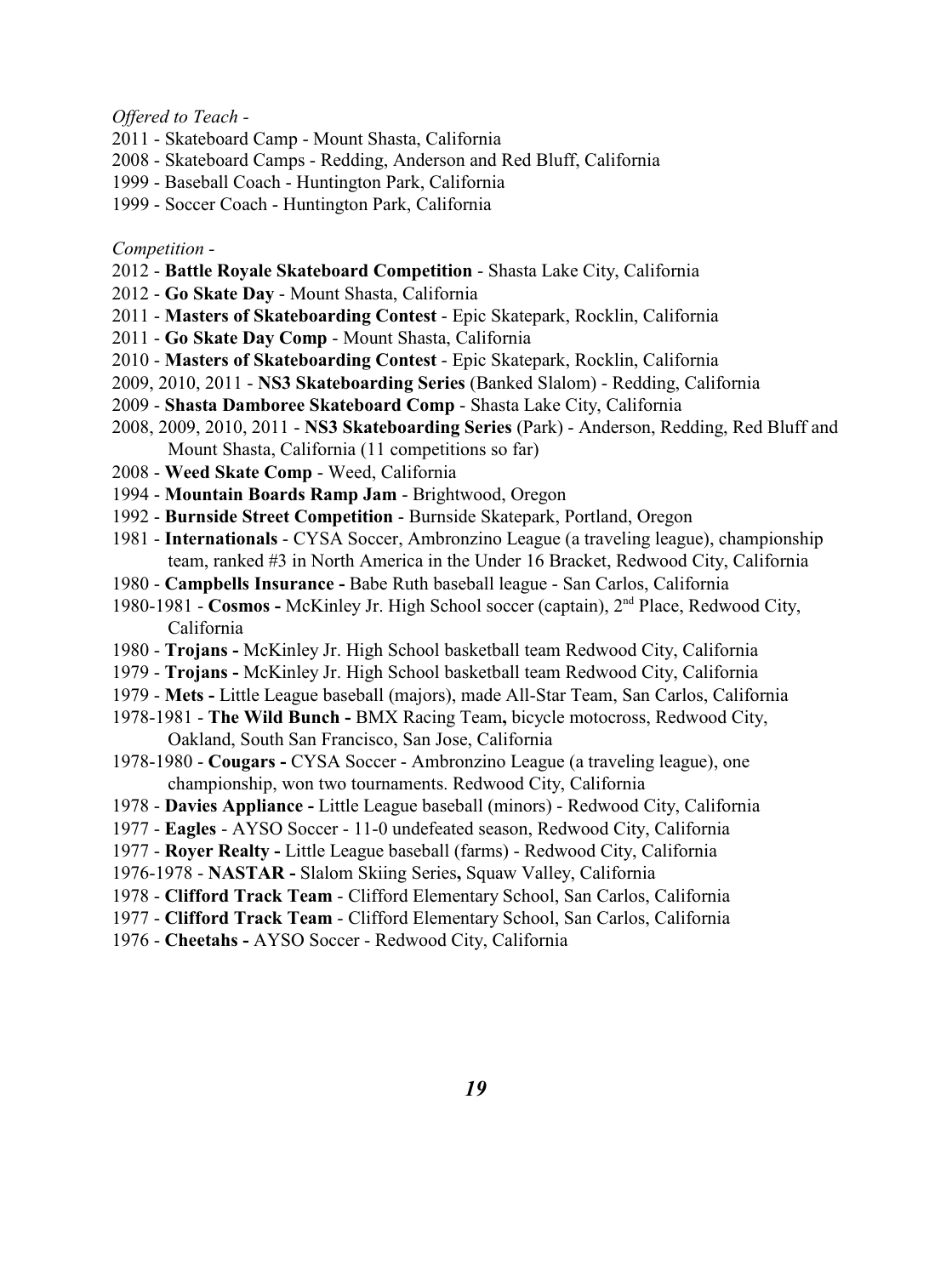# *Skateboarding*

Competitions (park, slalom, banked slalom), Film, Documentaries, TV Commercials, MTV's Jackass TV Series Production Work, Magazine Photos, Demos, Still Photography (Color and Black & White), Teaching (Skate Camps), Judging, Announcing, Skate Park Construction, Skate Park Maintenance

#### *Active Sport Team Sponsorship-*

- 2012 **Power Riders Wheels Co.** skateboard team rider
- 2011 - **Function Skateboards**  team rider
- 2010 **Vultures Team**  lifetime member, team rider
- 2009 **Rollydexx Skateboards** team rider
- 2006 **Alva 100% PURE** lifetime team member

#### *Skateboard Park & Ramp Construction -*

- 2012 - **Pillarville** with Matt and Dave Dembinski, Mount Shasta
- 2010 **Mt. Shasta Skatepark**  with Wally Hollyday and crew, Mount Shasta, California
- 2007 **Lincoln City Skatepark**  with Mark "Red" Scott and crew, Lincoln City, Oregon
- 2002 **Jacksonville Skatepark**  with Eric Dokken and crew, Jacksonville, Oregon
- 1991 **West Seattle Overpass**  with Mark "Monk" Hubbard and crew, Seattle, Washington
- 1990-1996 **Burnside Skatepark**  with Mark "Red" Scott, Sage and crew, Portland, Oregon
- 1986 **Homemade Launch Ramp**  built my first launch-ramp (wood and steel)
- 1983 **Clear Creek Quarter Pipe** built my first plywood quarter-pipe ramp
- 1978 **Palomar Ramp**  with Mark B. on his plywood half-pipe ramp

#### *Skateboard Videos I am in -*

2012 - **Best of Mount Shasta Skatepark** - best clips from the Shasta archive 2011 - **Lowcard Skate Magazine Presents** - segment from Mount Shasta Skatepark 2011 - **Vultures Team Video** - segments from Weed and Mount Shasta Skateparks 2010 - **Uh-Oh Presents NS3 2009** - clips from Red Bluff and Anderson Skateparks 2010 - **Randome** - Part II, segments and clips from all over the world 2010 - **Best of Weed Skatepark** - with Weed Skateboard Competition, segment and clips 2010, 2011, 2012 - **Mount Shasta Skatepark** - Volume I, II and III, segments and clips 2009 - **RollyDexx Skateboard Team Demo** - clips at Weed Skatepark 2009, 2010, 2011 - **NS3 Skateboard Series** - Volume I, II and III, clips from nine competitions 2007, 2008 - **Weed Skatepark** - Part I and II, segment and clips 1996 - **Burnside Skatepark, The Early Years Part II** - segment and clips 1994 - **Randome** - Part I and II, segments and clips from all over the world 1992 - **Burnside Skatepark, The Early Years Part I** - segment

#### *My Skateboard dvds -*

I have one of the most elusive underground skateboard video collections in the world, with some the world's best skaters from the last five decades. World Champions, Guinness Record Holders, Unofficial World Record Holders, Skaters of the Year, X Games Gold Medalists, Dew Tour Winners and on.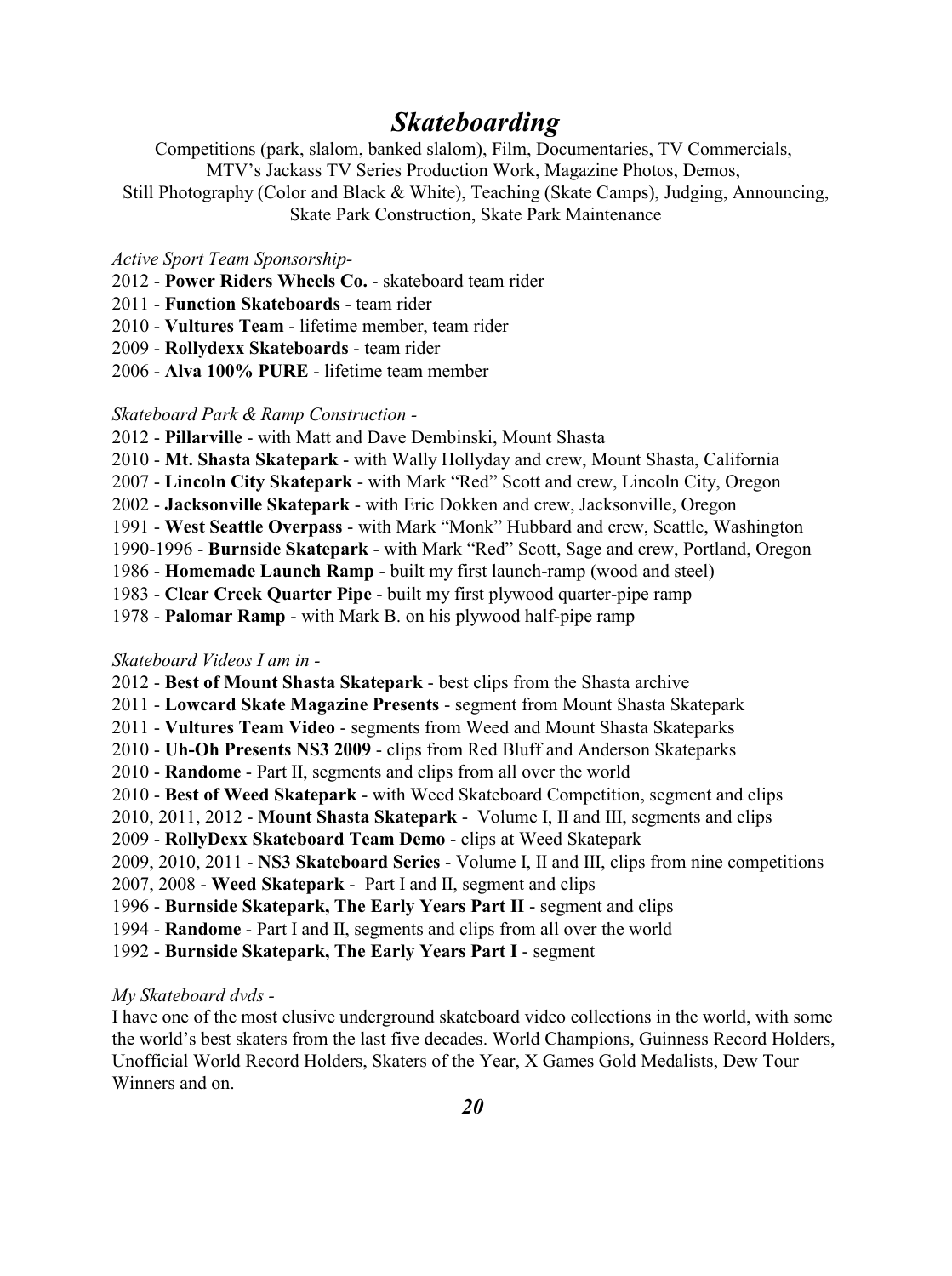#### Featuring:

Tony Hawk, Mark "Red" Scott, Tony Alva, Charlie Pacheco, Christian Hosoi, Jeff Grosso, Mark "Monk" Hubbard, John Cardiel, Sage Bolyard, Tim Brauch, Peter Hewitt, Tony Trujillo, Chris Senn, Alan Peterson, Roger Mihalko, Jeff Ward, Pat "Q-Man", Tim Wells, Aaron Deeter, Wez, The Five, Ricky Styles, Frank Shaw, Rion Linderman, Benji Galloway, Stefan "Lillis" Akesson (Sweden), Wade Speyer, Coco Santiago, Joey Tershay, Ben Krahn, Scott Smiley, Mike Swim, Gino Mendoza (Peru), Mason Merlino, Captain Bouyah, Nacho (Mexico), Dave Rodgers, Dylan Siegfried, Robby Russo, Raven Tershey, Cody Lockwood, Alex Foy and many more pro's.

*My Skateboard dvd's (self-published)* -

- 2010 Best of Weed Skatepark, with Weed Skateboard Competition
- 2012 Burnside Skatepark,  $20^{th}$  &  $21^{st}$  Anniversary
- 2012 Best of Mount Shasta Skatepark
- 2012 Mount Shasta Skatepark, Volume IV
- 2012 Mount Shasta Skatepark, Volume III
- 2012 Best of NS3 North State Skateboard Series
- 2011 Medford Mayhem 2011
- 2011 Mount Shasta Skatepark, Volume II
- 2011 Mount Shasta Skatepark, Volume I
- 2011 NS3 North State Skateboard Series, Volume III
- 2011 Random, Part II
- 2010 NS3 North State Skateboard Series, Volume II
- 2009 Weed Skatepark, Part II
- 2009 NS3 North State Skateboard Series, Volume I
- 2007 Weed Skate Park, Part I
- 1996 Burnside Skatepark, The Early Years Part II
- 1994 Random, Part I
- 1992 Burnside Skatepark, The Early Years Part I

#### *Demo's made for the following top skaters -*

Mark "Red" Scott, Raven Tershey, John Cardiel, Stefan "Lillis" Akesson, Jeff Ward, Alex Shannon, Logan Marshall, Dave "Tasty Wave" Dembinski, and Noah Gonzalez

#### *Skateboard Park Openings -*

- 2010 Mount Shasta Skatepark Mount Shasta, California
- 2006 Weed Skatepark Weed, California
- 1999 Lincoln City Skatepark Lincoln City, Oregon
- 1998 Healdsburg Skatepark Healdsburg, California
- 1990 Burnside Skatepark Portland, Oregon
- 1989 Cannon Beach Skatepark Cannon Beach, Oregon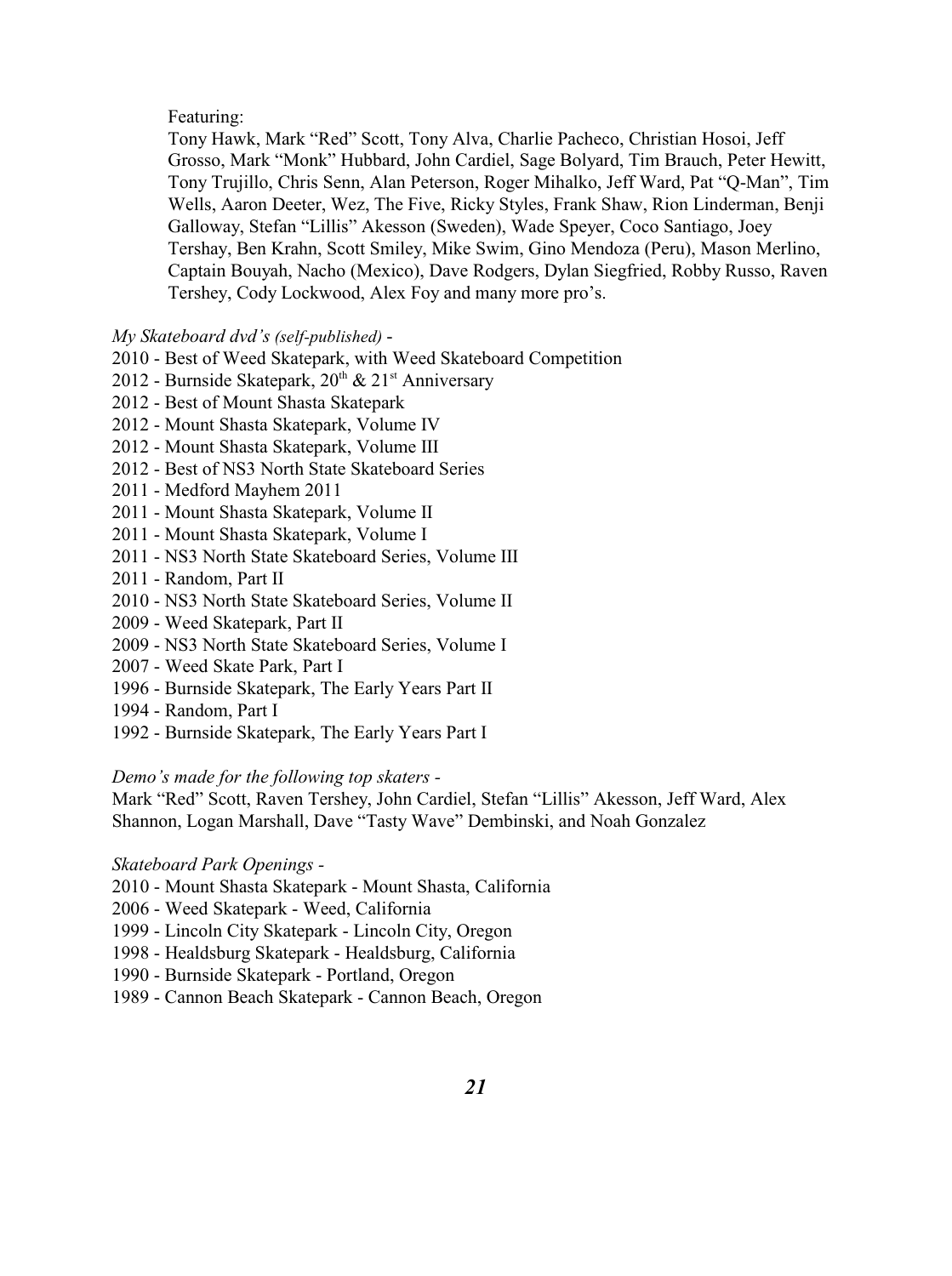*Skateboard Demo's -*

- 2010 Mount Shasta Skatepark Opening Day with myself (Power Riders, Alva), Dave Paul (Tracker, Alva) and Logan Marshall (IKON, FKO, Monster), park demo
- 2006 Weed Skatepark Opening Day Dave Paul and I, along with Benji Galloway and the BACON team, as well as SATORI team riders, pool demo
- 1992 Burnside Skatepark Burnside Locals, street and pool demo

#### *Skate Park Maintenance -*

- 2010 to the present Mount Shasta Skatepark keeping the bowls snow free, and swept when needed
- 2006-2008 Weed Skatepark keeping the bowls snow free for the first 2 winters and sweeping when needed
- 1991-1994 Burnside Skatepark new cement work and cement patch work, and keeping the park clean and swept

#### *Memorable Pools -*

- 2011 Grommet's Bowl Puno (on Lake Titicaca), Peru
- 2010 Open Kidney (black lava pool coping) Mt. Shasta Skatepark, Mount Shasta, California
- 2010 Big Bowl Santa Cruz Skatepark, Santa Cruz, California
- 2009 Stockholm Kidney Stockholm Indoor Skatepark, Stockholm, Sweden
- 2007 Banzai Bowl Banzai Pipeline Skatepark, North Shore, Oahu, Hawaii
- 2007 Fish Pond (mini kidney) Lincoln City Skatepark, Oregon
- 2006 Zapopan Bowls Guadalajara, Jalisco, Mexico
- 2006 Port Townsend Bowl Port Townsend Skate Park, Washington
- 2006 Red's Monstrosity The Complex, Lincoln City, Oregon
- 2005 Lincoln City Tile built by Grindline Skateparks, Lincoln City, California
- 2001 Medford Monster Medford Skatepark, Medford, Oregon
- 2001 Clover Bowl Millennium Skatepark, Calgary, Alberta Canada
- 2001 Gummy Bowl Klammath Falls, Oregon
- 2001 The Johnson Bowl Klammath Falls, Oregon
- 1996 Healdsburg Bowl Carson Warner Memorial Skatepark, Healdsburg, California
- 1993 Big Bowl Burnside Skatepark, Portland, Oregon
- 1993 Milwaukee Motel Amoeba Milwaukee, Oregon
- 1992 Pleasant Hill Egg Pleasant Hill Golf and Tennis Club, Pleasant Hill, California
- 1991 Fish Bowl (Spider Bowl) Burnside Skatepark, Portland, Oregon
- 1991 Oakland Hills Pools (from the firestorm) The Indoor Pool and hundreds of other pools, Oakland, California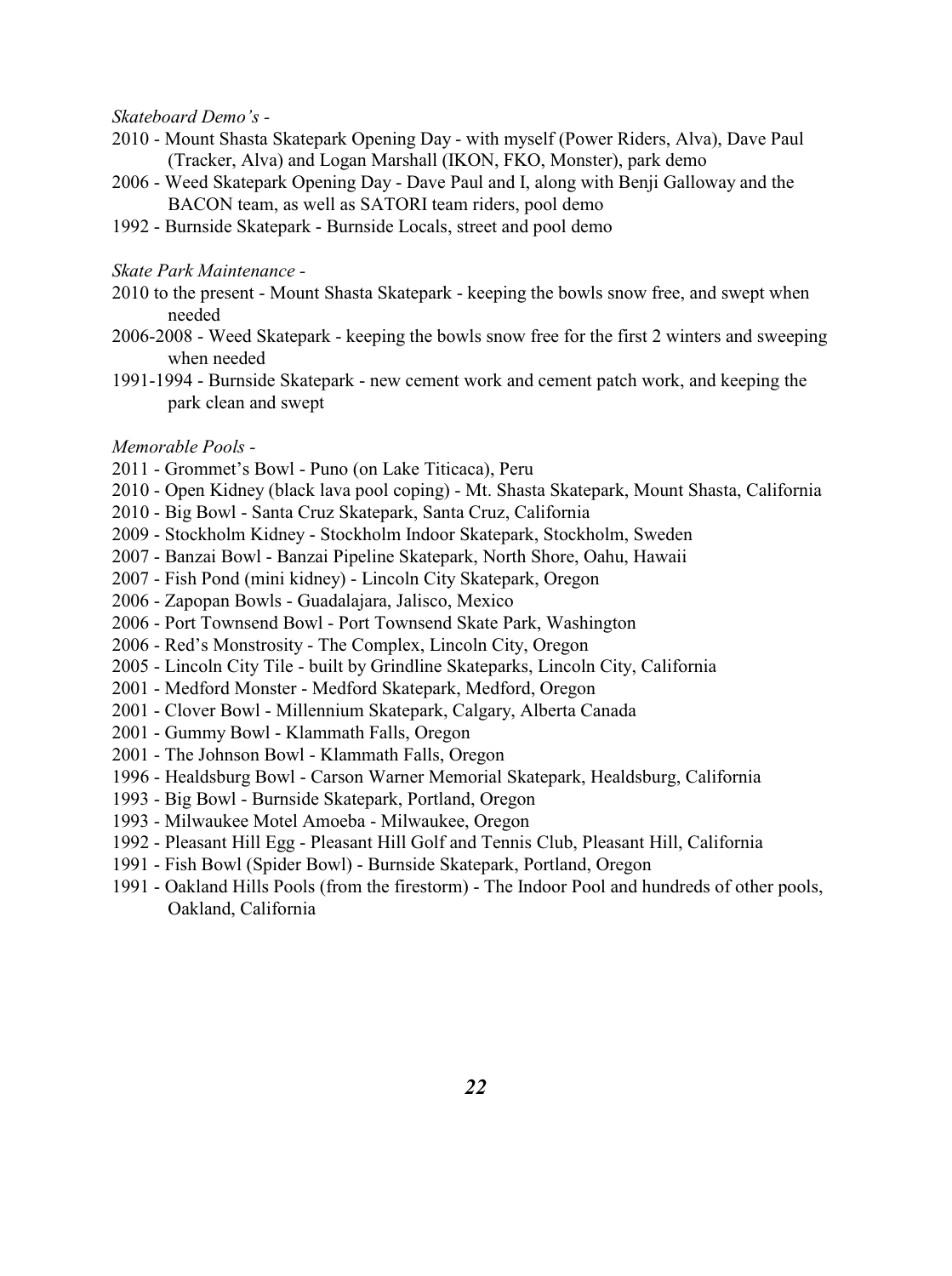#### *Milestones -*

- 2012 **Power Riders Wheel Co.** sponsored by this skateboard wheel company, with some of the world's best skaters like Mark "Red" Scott and Cody Lockwood
- 2011 **World's Record Skateboard Video** (unofficial) I took video of a skateboard trick, called a "manual". The Guinness record for longest "manual" is 4 minutes and 55 seconds, and Ryan Bickley's manual was 6 minutes and 10 seconds, of which I videoed the last 4 minutes and 28 seconds. He broke the record, but unfortunately, we missed videoing the first minute and forty-five seconds. Mount Shasta Skateboard Park, Mount Shasta, California
- 2011 **Lowcard Skateboard Video**  I have a skateboarding segment from the Mount Shasta Skateboard Park, in this professional skateboarding video out of San Francisco, California
- 2010 **World's Record Skateboard Train Video** (unofficial) I led a 46-Man Train, all skating simultaneous in single-file throughout the whole park, and I had this event videoed, Red Bluff, California
- 2010 **Lifetime Vultures Team Rider** The Vultures are a Yreka / Mt. Shasta based skateboard team, they offered me to be a Lifetime Member of their crew
- 2009, 2010 **two third place podiums** in skateboard competitions, with award metals and prizes, Redding, California (2009) and Red Bluff, California (2010)
- 2008, 2009 **Stefan "Lillis" Atkinson**  skating with professional skateboarder and 2001 Freestyle World Champion in Sweden
- 2006 **Lifetime Alva Team Member and Rider**  Tony Alva is former World Champion and Guinness Record holder, I first met Tony in 1993
- 2006 - **Weed Skatepark Video**  DVD photo cover shot, and video clips of myself by Dave Paul, Mount Shasta, California
- 1990 **world's #1 rated skatepark (1997)** helped fund and build Burnside Skatepark, this park is still the world's #1 "renegade skatepark"(a skater built park), Portland, Oregon
- 1985 **taught at the Special Olympics** Squaw Valley, Lake Tahoe, California
- 1981 **competed against the All Time Home-Run King, Barry Bonds**  I had a higher batting average than Barry in Little League, San Carlos, California

*Spent time with these sports figures -*

Joe Montana, Jerry Rice, Barry Bonds, Tim Anderson, Will "The Thrill" Clark, Jack Allain, Randy Myers, Raven Tershey, Dutch Savage, Tony Hawk, Jeff Brushie

### *Modeling*

- 2012 **Candi Models**  offered billboard advertisement across Europe, London, England
- 2007 - **Things to Do Magazine**  photo at Weed Skateboard Park, Weed, California
- 2006 **Weed Skateboard Park Opening Day Video**  DVD cover shot, photo and video of myself by Dave Paul, Mount, Shasta, California
- 1997 - **Giorgio Fashion Show** production crew, New York City, New York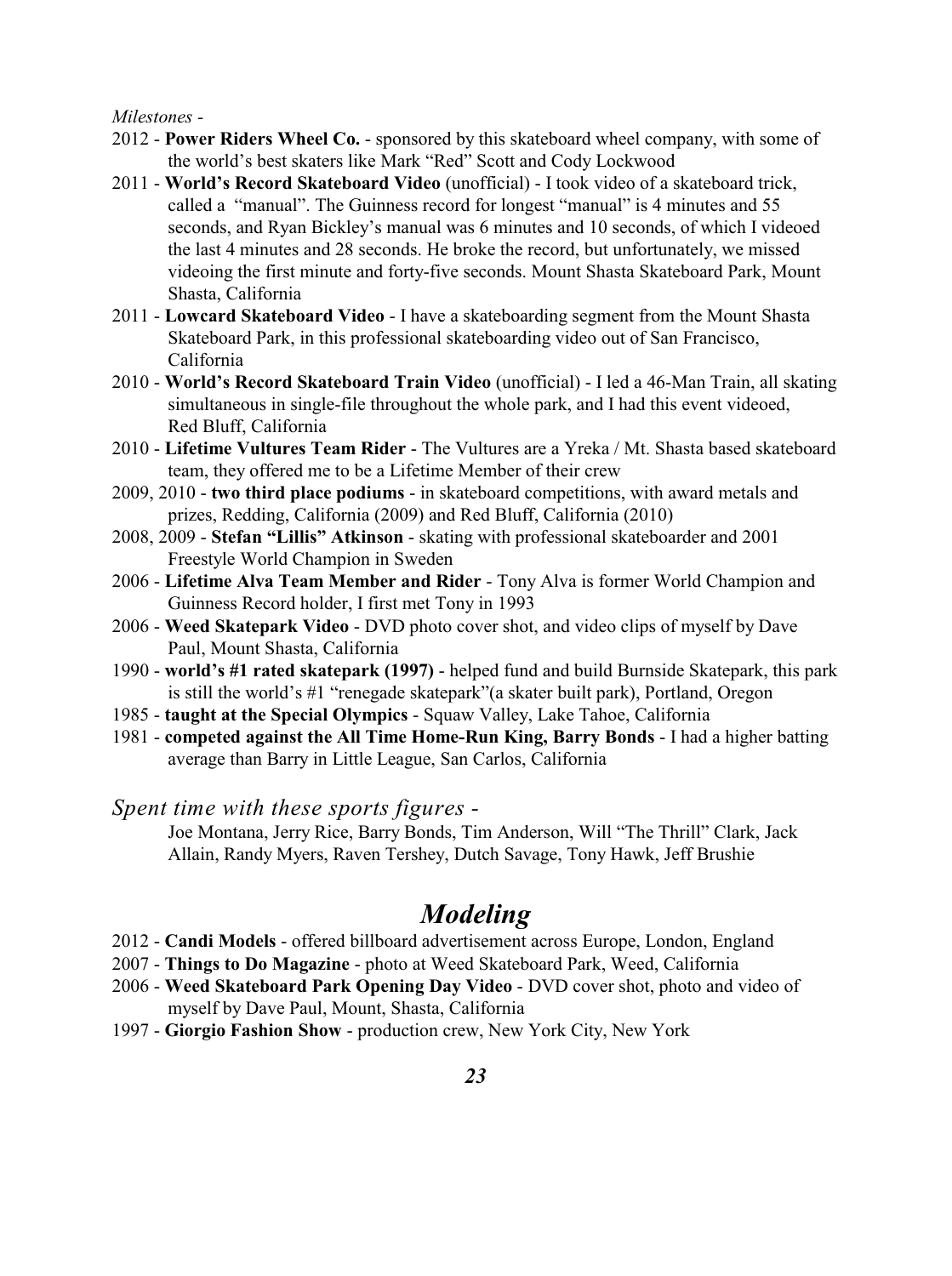- 1988 **Fashion Shows** runway model for two shows, with Italian designer Andre Angelopoulos' clothing-line, Music Café Nightclub, Garmisch-Partenkirchen, Germany
- 1988 **Munich Fashion TV** model for Fashion & Hair Show, wearing Italian designer, Andre Angelopoulos' clothing-line, at the Marriott Hotel, Munich Germany
- 1987 **Bookings Modeling Agency -** Spanish Rock Video Extra, Barcelona, Spain
- 1987 **Bookings Modeling Agency -** Production Work , Barcelona, Spain
- 1982-1983 **Modeling Classes and Portfolio** Visions Modeling Agency San Francisco, California

#### *Worked with Models -*

Jack Turturici - Roberto "The Black Diamond" Palazuelos - Kelly Schipper Lori Shoemaker - Nyree Fleur - Andre Angelopoulos - Laura Jansens - Rachel Smead Laura Barnes

# *Paintings & Drawings*

*(renderings of myself, done by artists from three different countries)*

- 2011 **"Mystic Skater**" drawing in pen by Paul Kreizenbeck, Dunsmuir, California
- 2009 - **"Violet Fires**" painting in oil and acrylic Karen Goldsmith, Little Silver, New Jersey
- 2008 **"Mark Jess**" photo & painting in oil and acrylic Karen Goldsmith, Little Silver, New Jersey
- 2001 **"Reverence"** painting in oil by Karen Teluma, Kelowna, British Columbia Canada
- 2000 **"Over the Mountain"** painting in oil by Amy Miao, Albion, California
- 1999 **"The Aura"** painting in oil by Amy Miao, Albion, California
- 1999 **"Nobleman"** detailed drawing in pencil by Jon Williams, Cave Junction, Oregon
- 1988 **"Beachside"** drawing in colored pencil by Ruth Kneass. New York City, New York
- 1986 **"College"**  drawing in black pen by Michael Allison, Santa Cruz, California

# *More Music: Influential Musical Instrument Inventors*

*That I have played with -*

- 1999 to the present - **Romy Benton**  Portland, Oregon
- 1999 **Bart Hopkin** Sebastopol, California
- 1998 **Richard Waters**  Sebastopol, California
- 1999 **Lee Charlton**  Sebastopol, California
- 1999 **Gary Knowlton**  Sebastopol, California
- 1997, 1999, 2005 **Mickey Hart** Sonoma and Mendocino County, California
- 1997 **Kim Atkinson**  Sebastopol, California
- 1993-1994 **John Wydysh** Eugene and Portland, Oregon

Note: for full list of cd's and dvd's in: music, metaphysics, anomalies, lectures, interviews and more, please see **Band Bio and Press Package**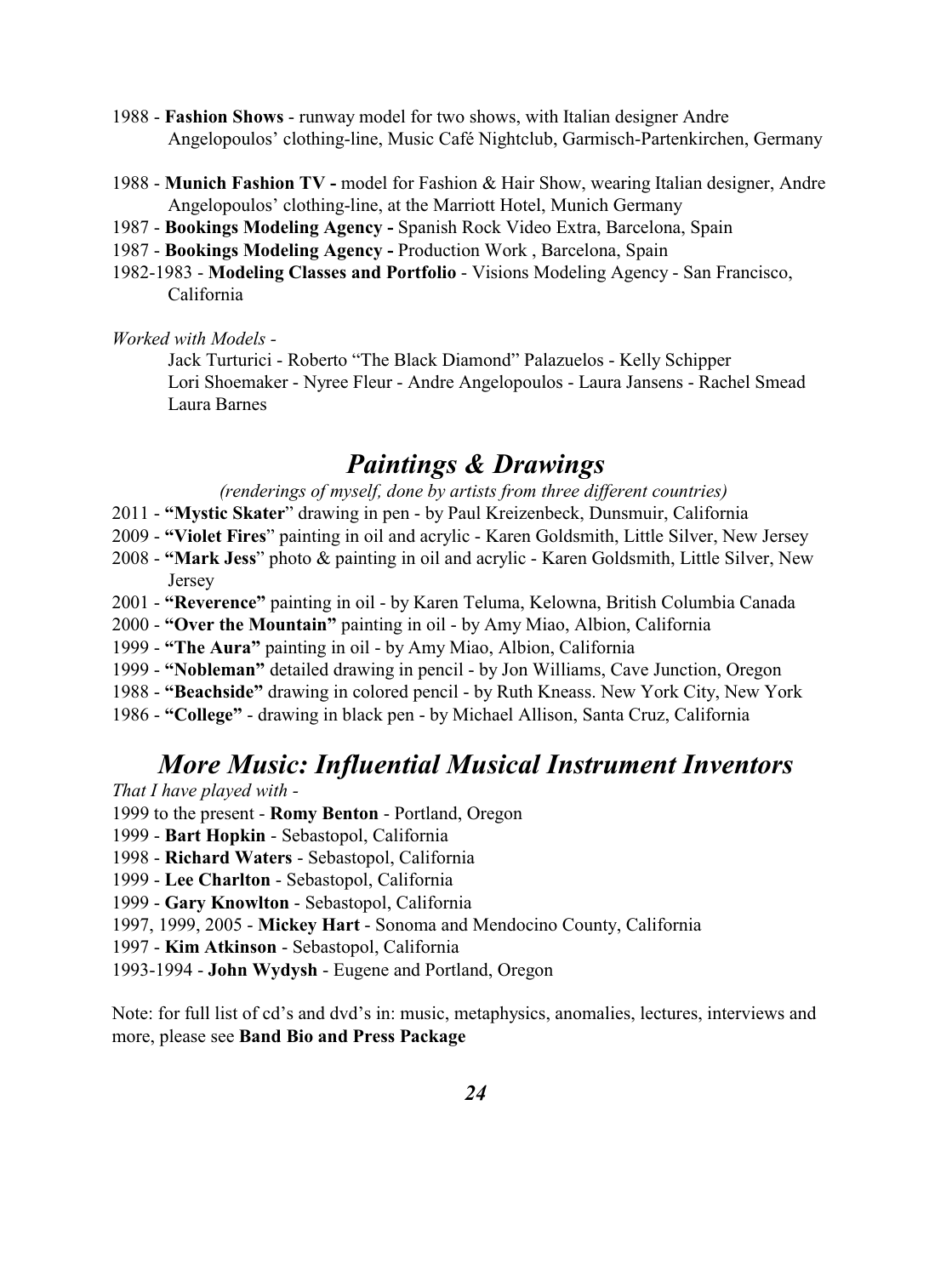### *Street Musician*

*Internationally -*

- 2011 Copacabana, on the shores of Lake Titicaca, Bolivia strumstick and shakuhachi
- 2007 Island of Amantani, on Lake Titicaca, Peru strumstick, illapa
- 2006 Tijuana, Baja California, Mexico didgeridoo
- 1997 Manhattan, New York City, New York dumbek (drum)
- 1997 Reykjavik, Iceland dumbek (drum)
- 1997 Cairo, Egypt dumbek (drum)
- 1997 Dahab, Egypt dumbek (drum)
- 1997 Jerusalem Israel didgeridoo
- 1996-1998 San Francisco, California didgeridoo, djembe (drum)
- 1996 Oakland, California djembe (drum)
- 1989-1992 Portland, Oregon acoustic guitar

# *West African Drumming (djembe & dunun)*

*Taught traditional west African drumming in Mount Shasta from 2002-2005*

*Playing, Teaching or Performing at -*

*Outdoor Markets -*

2010 - Chico Farmers Market - Chico, California

2009 - Mount Shasta Farmers Market - Mount Shasta, California

2006 - Redding Farmers Market - Redding, California

1997 - Oakland Flea Market - Oakland, California

1997 - Saturday Market - Eugene, Oregon

1988-1996 - Saturday Market - Portland, Oregon

1987 - Santa Cruz Flea Market - Santa Cruz, California

*Parks -*

Portland, OR - 199Laurelhurst Park - Portland, Oregon Mount Tabor Park Waterfront Park Washington Park New York, NY - Central Park - Washington Park - San Francisco, CA - Balboa Park - Maritime Park - "The Steps" Dolores Park - Golden Gate Park - Hippy Hill - Spreckles Temple of Music Concourse Bandshell -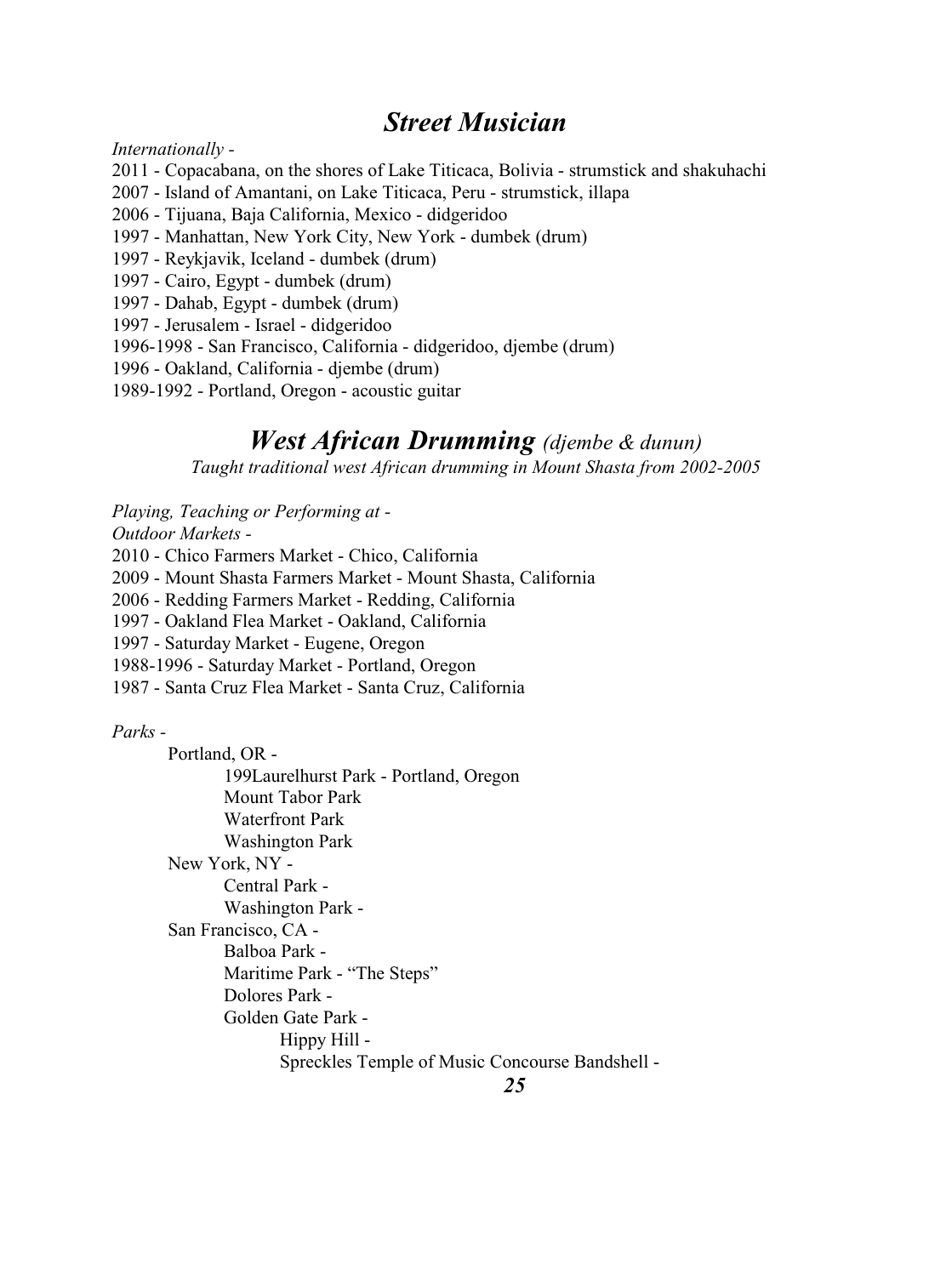Children's Playground - Windmills - Arched tunnel walkways near M. H. de Young Memorial Museum - Panhandle -

#### *Universities and Colleges -*

1997-1999 - University of California Santa Cruz - at "The Gardens"- Santa Cruz, California 1997-1999 - University of California Berkeley - Berkeley, California 1996-1999 - Santa Rosa Community College - Santa Rosa, California 1996-1998 - Reed College - Portland, Oregon 1994 - University of Oregon - Eugene, Oregon 1993-1994 - Mount Hood Community College - Gresham, Oregon 1991-1993 - Lewis & Clark College, Amphitheater - Vancouver, Washington 1982 - Stanford University, Frost Amphitheater - Palo Alto, California

*Community Buildings -* 

1998 - Davis, California

1997, 1998 - Nevada City, California

1998 - Sebastopol, California

2001, 2002 - Columbia School House -

#### *Drumming Festivals -*

- 1999 to present Earthdance Festival holds Guinness World Record drum circle, 4,328
- 1998 Dun-Dun Village The Bi-Annual festival West African and is the only one of it's kind in the world
- 1993 World Rhythm Festival Annual Seattle Fest
- 1995-1997 Harvest Jam featured mainly percussion
- 2010 to present In The Light Festival -
- 2006 National Rainbow Gatherings some of the biggest drum circles
- 1992-1996 Regional Rainbow Gatherings near Castle Rock, Washington
- 1992-1996 Regional Rainbow Gatherings Cougar Hotsprings, Oregon
- 1992-1996 Regional Rainbow Gatherings Cailfornia, Oregon and Washington

1975 to present - Whole Earth - huge drum circles

1969 to present - Oregon Country Faire - features the Drum Tower

1999 - Seattle Hemp Fest - huge drum circles

Big Sur Spirit Gardens - Big Sur, California

Venice Beach - Venice, California

Marin Headlands - at the north end of the Golden Gate Bridge

Gazebo Stage - Mount Shasta, California

Lithia Park Bandshell - Ashland, Oregon

Hidden Beach - Santa Cruz, California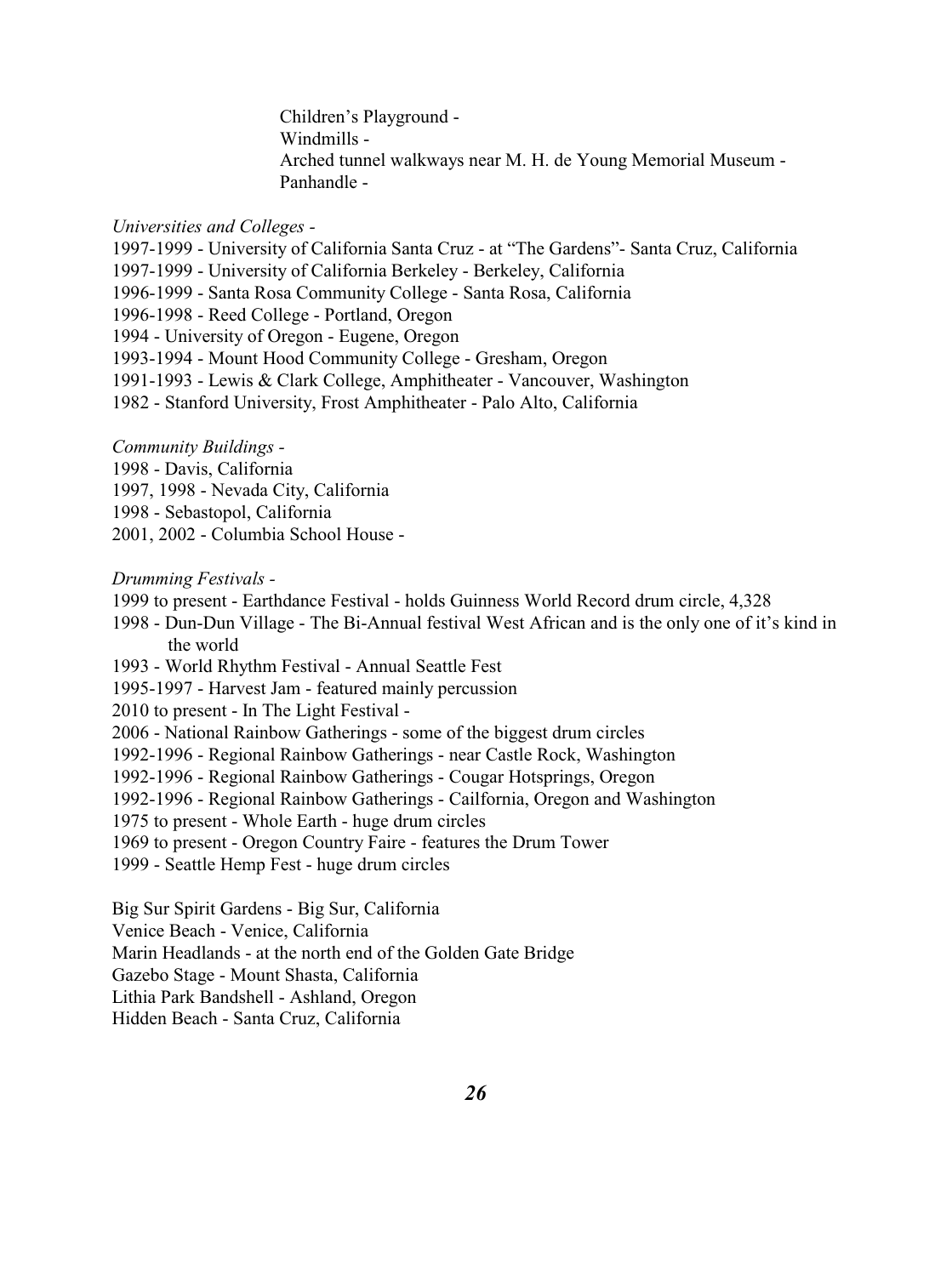### *Clubs*

20010 to present - Skate Movement 501c3 (non-profit) 2001 to present - Saint Germain Charity vzw (non-profit) 1984-1985 - Special Olympics 1978-1983 - Peninsula Swim & Tennis Club 1977-1978 - Boy Scouts of America 1976 - Cub Scouts of America 1975-1978 - Mogul Ski Club 1974-1977 - Briar Patch Organic Food Co-op 1973-1978 - 4-H Club

### *Hospitality*

*Olive Garden Restaurant -* 1988-1999, 2002-2004

*Opening Teams -* 

Vancouver, Washington Tacoma, Washington Spokane, Washington Kirkland, Washington Provo, Utah Salem, Oregon *Position -* Server (Sales Associate), Server Trainer and Manager

*Home Stores -*

Vancouver, Washington - server, server trainer Clackamas, Oregon - server, server trainer Tigard, Oregon - server, server trainer Rohnert Park, California - server, server trainer Medford, Oregon - server, server trainer

#### *Certifications -*

Liquor License Permit - Washington, Oregon and California Food Handler's Permit - Washington, Oregon and California

*In-Store Server Training -* 

Taught hundreds of servers in the following areas - Suggestive Sales - Wine Seminars - Wine Making - Wine Presentation - Table Service - Computer Skills -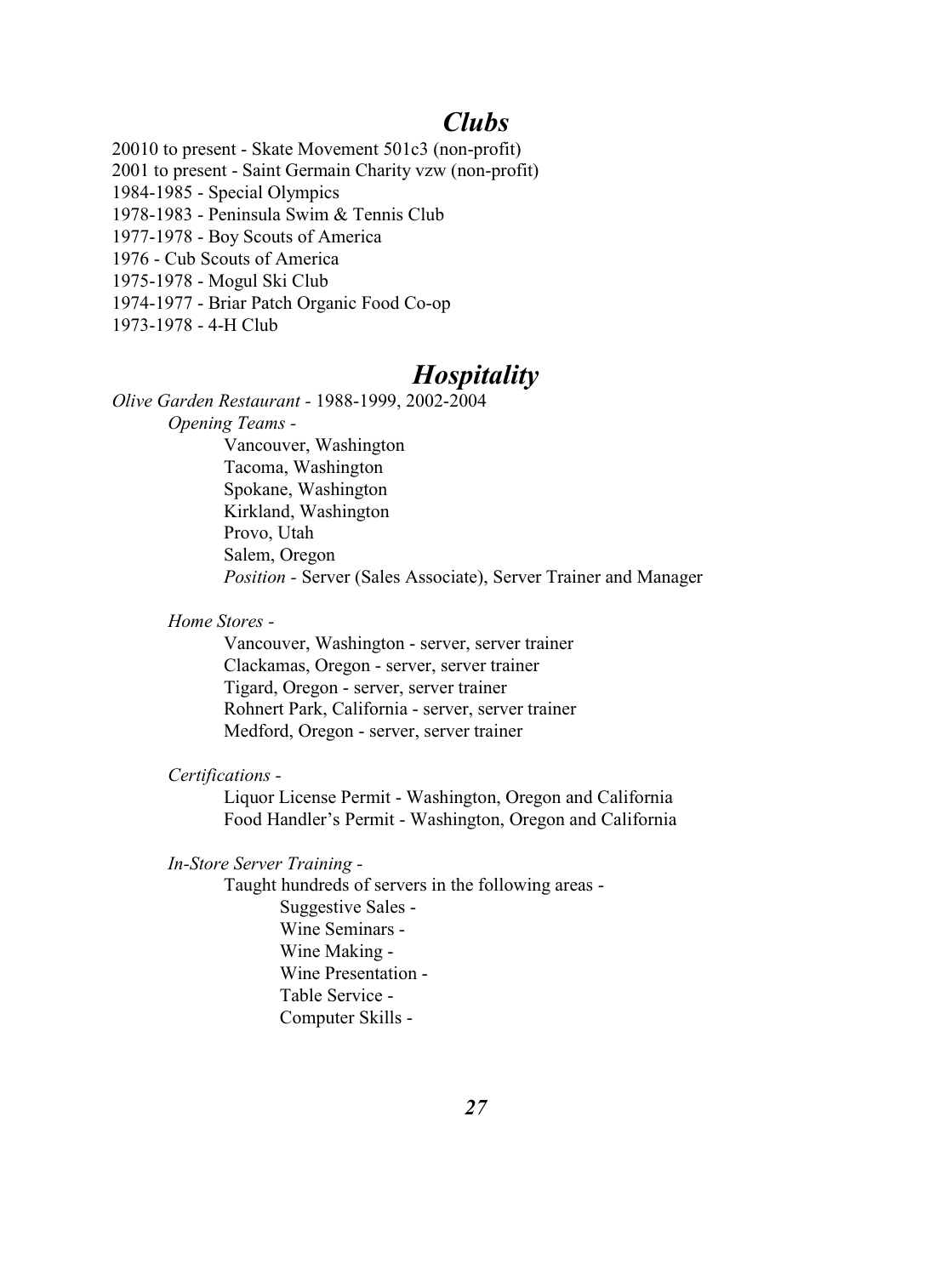#### *Worked With -*

- **Nation's #1 Restaurant Operator and Olive Garden President**  Ron Magruder **Olive Garden Regional Vice President of Canada** - Francis P., Vancouver, British Columbia Canada
- **Olive Garden Regional Vice President**  Steve S., Pacific Northwest region **Area Supervisor** - Pete Coit, Pacific Northwest region

*Notable -*

- **\$100,000 in sales, Congratulatory Letter** from President, Ron Magruder **Over \$300,000 in total sales** - from 1998- 2004
- **Trained over 1000 sales associates (servers)** between 1988 and 2004, in four different states
- **Employee of the Month** (twice) Vancouver, Washington and Clackamas, Oregon

*Fine Dining -*

- 1997 **Il Millefiore**  Dunstable, England
- 1993-1994 - **Moxxies** Portland, Oregon
- 1987 **Amsterdam's** Manhattan, New York City, New York
- 1986-1987 **Shadowbrook** worked with the Nation's #1 voted Waiter of the Year, Dan Williams; a multi-award winning restaurant, Capitola, California
- 1986 **John Q. Hammons Fine Dining**  Portland, Oregon
- 1983-1985 **Carriage Room**  Placerville, California

*Letters of Recommendation -* 

- 1997 Amsterdams Bar & Rotisserie -
- 1997 Il Millifiore Ristorante Italiano (fine dining) -
- 1988-1999 & 2002-2004 Olive Garden Italian Restaurant -
- 1988 Shadowbrook Restaurant (fine dining) -
- 1986 John Q. Hammon's Fine Dining -
- 1983 Carriage Room (fine dining) -

*Note -*

1973 - got to meet **Harland "Colonel" Sanders** of Kentucky Fried Chicken, while in Arizona, and I still have the photograph, he was 83 years old at that time

# *Honors*

#### *Publishings -*

- 1992 Moka Ascending Poetry Booklet 1st Place
- 1996 Frost at Midnight voted #7 out of 18,000
- 1997 Sound of Poetry CD Masters of the Spoken Word, I was one of eleven chosen out of over 26,000 poets for this compilation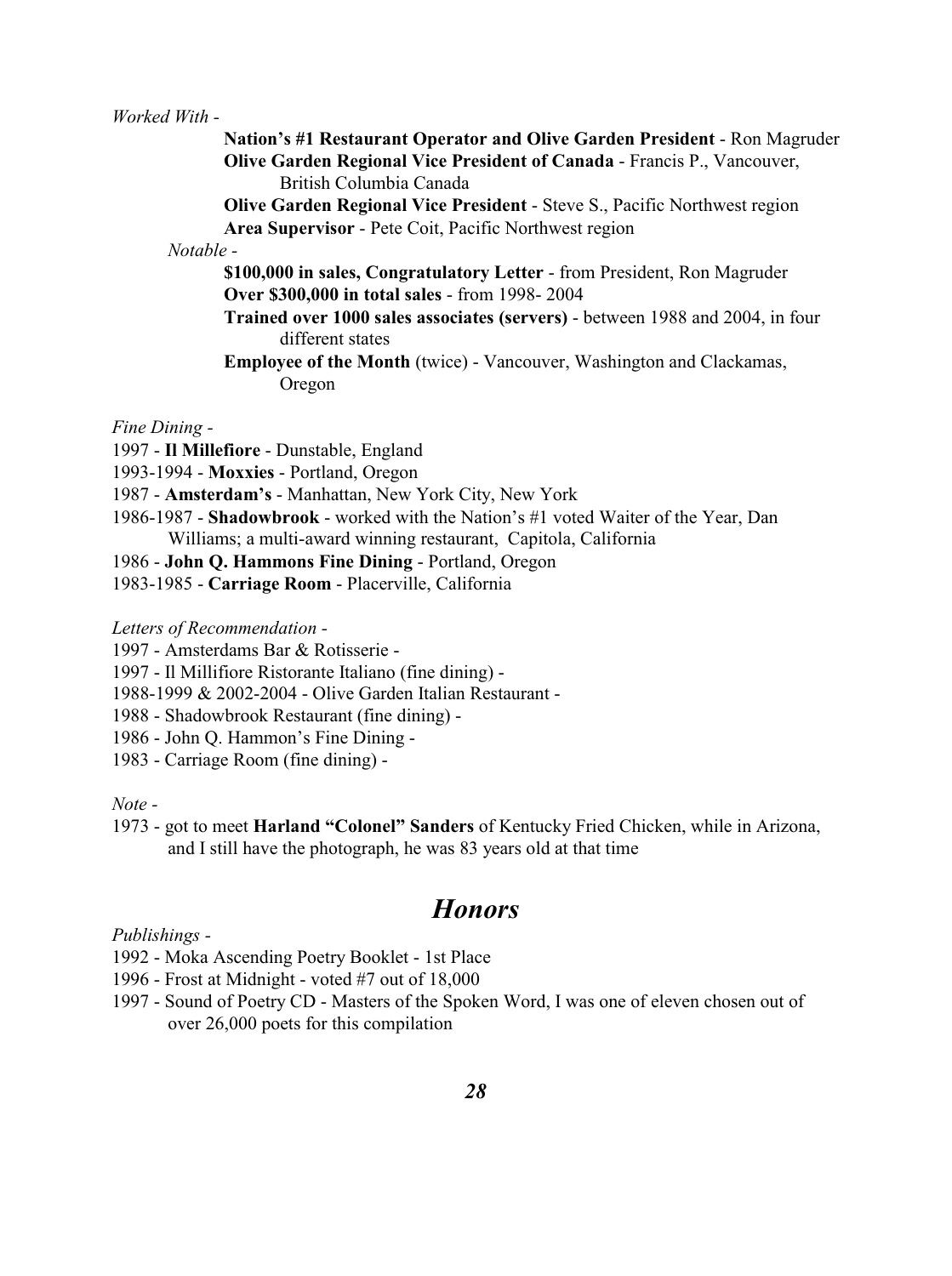#### *Awards -*

- Co-facilitation of Guinness World Record Drum Circle, over 4,300 drummers
- Over 20 trophies from soccer, baseball and track
- 3 trophies from skateboarding

#### *Certificates -*

- 1988 **Sales Associate**  completion of JTP R-1, Sales Associate, Garmisch, Germany
- 1986 **First Concern Line-Level Training**  Portland, Oregon
- 1984-1985 **Natural Resources**  Central Sierra Regional Occupational Program, El Dorado High School, Placerville, California

Certified Training:

- 1985 **Forest Land Management** conservation and preservation
- 1985 **Wildlife Regulations** California rules and regulations
- 1984 **Historical and Natural Resources** interpretive skill training
- 1984 **Survivalist Training**  lean-to shelters, snow caves, fire-making and more
- 1985 - **Mountain Climbing and Rescue** rope climbing and mountain rescue
- 1985 **Camp Leader**  camp operation, and operation of specialty groups, for different age groups, with handy crafts
- 1985 **Group Leader**  of 3 day wilderness backpack trip (up to 30 people)
- 1984 **Snow Skiing**  alpine (downhill) and nordic (cross country)
- 1985 **Handicapped Recreation** teaching slalom skiing at the Special Olympics, Squaw Valley, California
- 1985 **Hunter Safety**  exams and field training
- 1984 **Game Bird Farm** management of commercial farm
- 1984 **Advanced Lifesaving and Water Rescue**  lifeguard permit
	- 1984 **Red Cross Standard First Aid** standard training
	- 1984 **C.P.R. Training** standard training
- 1983-1984 **Construction**  Central Sierra Regional Occupational Program, El Dorado High School, Placerville, California

Training:

- 1984 Foundations forms and pouring cement
- 1984 Flooring sub floor and finish
- 1984 Framing standard
- 1983 Drywall standard
- 1983 Roofing skake and asphalt
- 1983 Electrical standard
- 1982-1983 **Plastics**  Regional Occupational Program, Sequoia Union High School District,

Redwood City, California

Training:

- 1983 Fiberglass matte and powder, making skateboards, repairing car fenders
- 1983 Painting spray booth operation

1982 - Plastics - general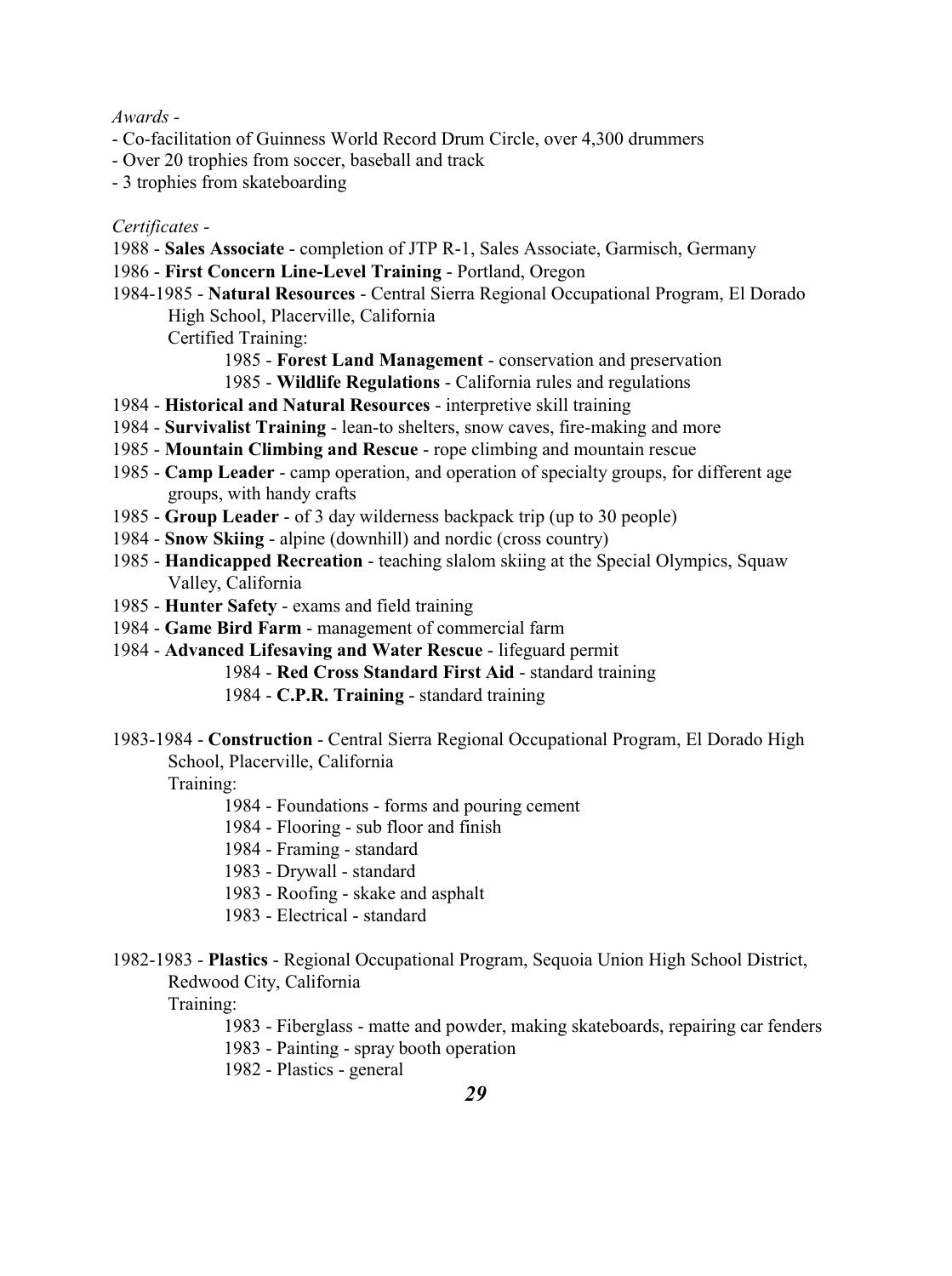1982 - Injection Molding - advanced molding techniques, operation of injection molder

1980-1981 - **Audio Visual Technician** - McKinley Jr. High School, Redwood City, California Training:

> Audio - microphones and cassette recorders Visual - film projector Lighting - stage and auditorium Props - making props, staging props

- 1980 - **Student to Student Advisory** McKinley Jr. High School, Redwood City, California Training: Counseling - how to deal with student situations
- 1978-1981 **Baseball training programs**  ongoing training with four different teams, with tryouts, regular season, All-Stars and post season, Redwood City and San Carlos, California
- 1977- 1981 **Soccer training programs**  ongoing training with four different teams, with tryouts, regular season, tournaments and west-coast road-touring, Redwood City, California

*Other School Training:*

1981-1982 - Metal Shop - San Carlos High School, San Carlos, California

1980-1981 - Art - McKinley Jr. High School, Redwood City, California

1979-1980 - Wood Shop - McKinley Jr. High School, Redwood City, California

1978-1979 - Drafting - McKinley Jr. High School, Redwood City, California

1978-1979 - Music (guitar) - McKinley Jr. High School, Redwood City, California

1976-1977 - Ceramics - Clifford Elementary School, San Carlos, California

*High School Proficiency Test Scores (at the end of junior year):*

Reading - 88 % Math - 100 % Science - 85 % Writing - 87 % **Proficiency Test Score Average - 90 %**

### *Notable Family Members*

pioneers, military personnel, opera singers, composers, minstrels, coin makers, U.S. Mint Engravers, first brail bible, authors, first solo Trans-Pacific maritime crossing, #1 boat builders, method of preventing counterfeiting, inventors, radio personalities, television and film personalities

Johan Christian Kneass - first of the Kneass clan to come from Germany (via Holland) in 1753 Samuel Honeyman Kneass - architect and bridge builder William Kneass - U.S. Chief Engraver Nelson Kneass - singer songwriter Strickland Kneass - architect George Washington Kneass - pioneer and master boat builder Webster Lincoln Kneass - master boat builder Don Kneass - radio personality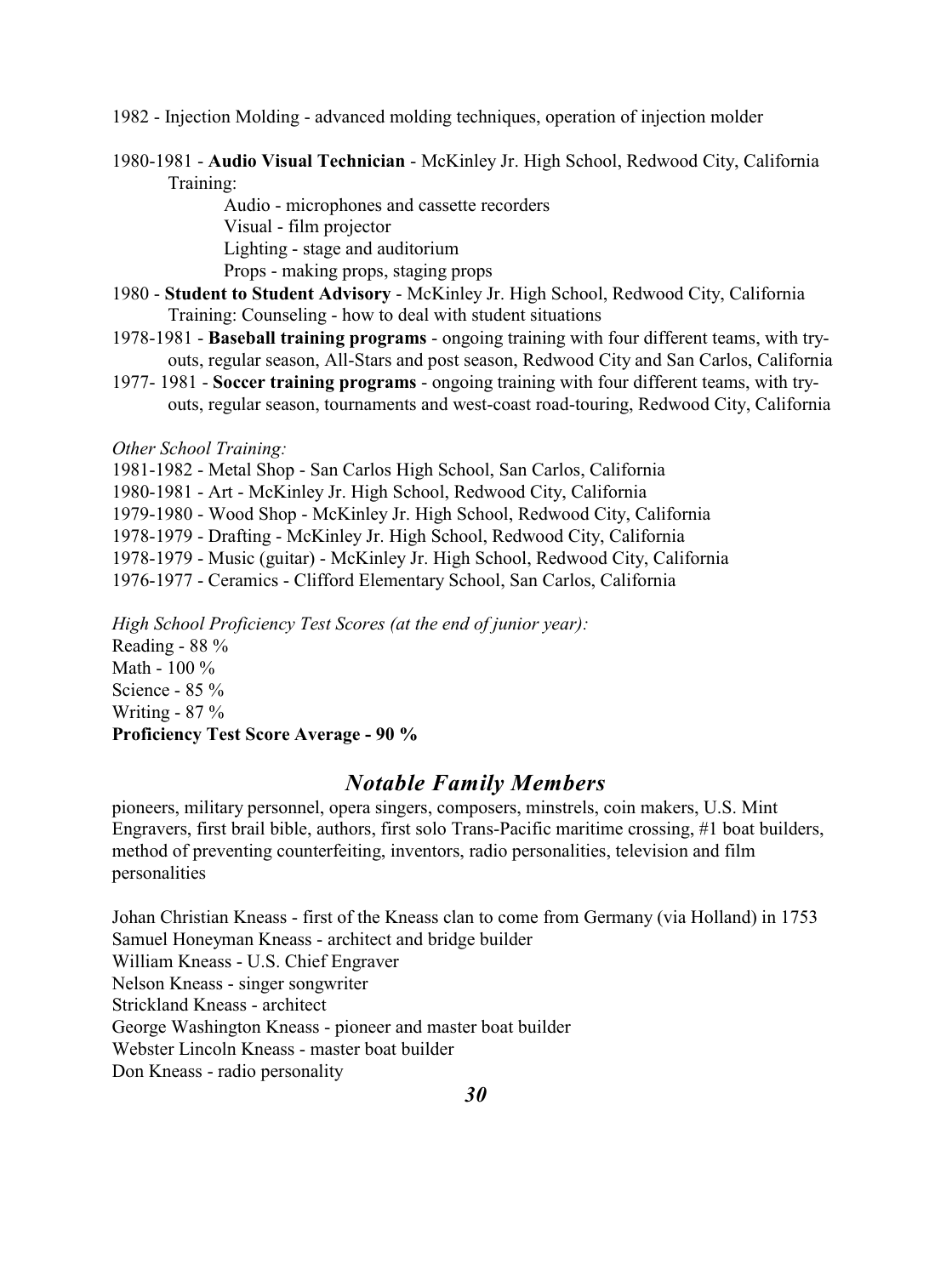Clifford "Bud" Kneass - #1 AMA motorcycle racer

Ruth Kneass - award winning artist

Mark "Barny" Kneass - award winning poet and musician, speaker and author

*Notable family history -* 

- **Nelson Kneass** my Great, Great Grandfather's cousin, composed "Ben Bolt Oh Don't You Remember" in 1848, which was used in the following films and television: Alfred Hitchcock Presents (TV) 1956; When the Talkies Were Young 1955; Gone With The Wind 1939; Svengali 1931,
- **Kneass, Pennsylvania**  a township named after our family of: performers, actors, singers, writers, engravers and inventors, since our arrival from Holland on the "Richard & Mary" ship in 1753
- **Kneass Avenue** Sea Isle City, New Jersey
- **Johan Christian and Christina Kneass**  first to come to the US from Germanyvia Rotterdam, Holland in 1753
- **Kneass Opera Troupe**  Nelson Kneass
- **Kneass Builders**  construction with Andy Kneass

**Kneass and Delleker / Kneass Young & Co.** - firms of William Kneass - U.S. Chief Engraver **Strickland Kneass** - United States Civil Engineer

- **Samuel Honeyman Kneass**  engineer and architect
- **George Washington Kneass**  owner of worlds #1 wooden boat builders
- **Webster Lincoln Kneass -** owner of former #1 worlds best wooden boat builders
- **N. B. Kneass Jr.** worlds first braille bible and first braille magazine, "Philadelphia Magazine for the Blind"
- **Nelson Kneass** songwriter, singer, actor
- **Jack Kneass**  inventor of injector
- **John Kneass**  "A Mode of Preventing Counterfeiting" 1815
- **Don Kneass**  radio personality
- **Amelie Kneass** Federal Art Project Administrator
- **Clifford "Bud" Kneass**  #1 motorcycle racer

**Kneass Boatworks with Ruth Kneass** - artist and sculptor

**Kneass Boatbuilders with Mark Kneass** - archive owned by Mark Kneass

**Mark "Barny" Kneass** - award winning poet, author and songwriter

*Military Kneass' -*

**Edward D. Kneass** - Friends of France, sketch - "Fourth of July 1917"

**William Kneass** - War of 1812

**Napoleon Bonaparte Kneass** - Civil War colonel

**Kneass Boats** - owners George and Webster both supplied World War I & II

**Magee & Kneass** - New Orleans based military outfitters, canteens etc.

**Charles L. Kneass** - Civil War captain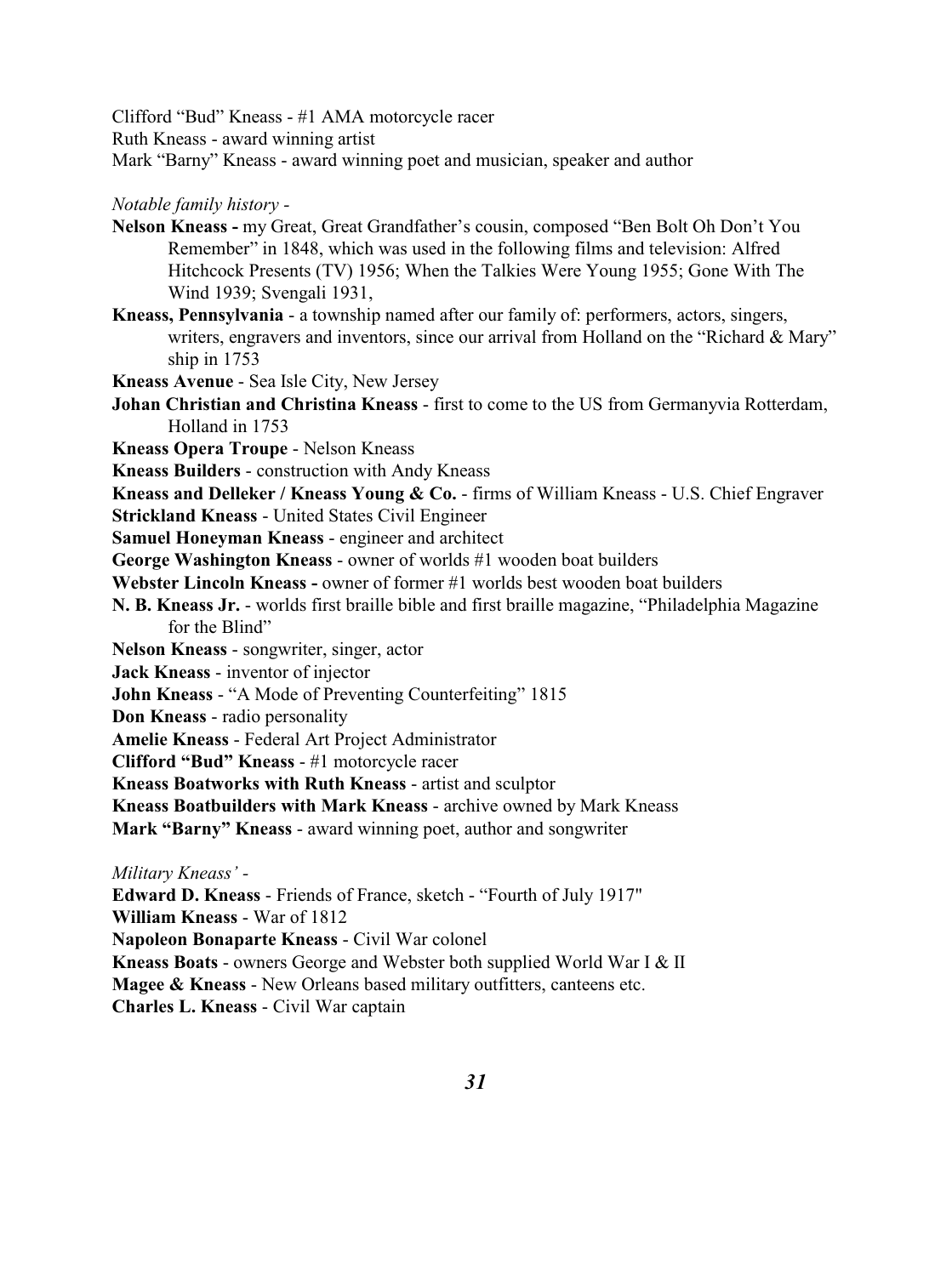### *Countries Traveled*

- 2012-2013 **India**  Goa, Maharashtra, Punjab, in the cities of Chapora, Mumbai, Dehi, Amritsar
- 2011 - **Bolivia** Copacabana, Lake Titicaca, Island of the Sun
- 1997, 2011  **Peru**  Lima, Cuzco, Puno, Lake Titicaca, Machu Picchu
- 2009, 2010 **Sweden** Stockholm, Ideal Byn and Ostersund
- 2005-2007 - **Mexico** in eight states
- 2000, 2001, 2004, 2005, 2008, 2012 **Canada** in five provinces: New Foundland, British Columbia, Alberta, Ontario and Quebec
- 2001 - **Belgium**  Brussels, Diksmuide ,Gent and Oostende
- 2001 - **France**  Calais and Paris
- 2001 **Holland** Rotterdam and Amsterdam
- 1987, 2001 - **Scotland** in over ten shires (counties)
- 1987, 1997, 2001 **England** in over fifteen counties
- 1997 **Iceland** Reykjavic and the Blue Lagoon
- 1997 **Egypt** in nine governorates (regions)
- 1997 - **Israel**  Tel Aviv, Jerusalem, Dead Sea and Eilat
- 1997 **India**  Punjab and Himachall Pradesh, in the cities of New and Old Delhi, Amritsar, Dharmsalah and McCloud Ganj
- 1997 **China**  Hong Kong and Lantau Island (home of The Giant Buddha**)**
- 1987, 1988 - **Germany** Garmisch-Partenkirchen, Munich, Wurzburg and Frankfurt
- 1987 **Austria**  Innsbruck, Seefeld and Saint Anton
- 1987 - **Spain** three provinces: Zaragoza, Barcelona and Madrid
- 1974 to the present **United States** in eighteen states